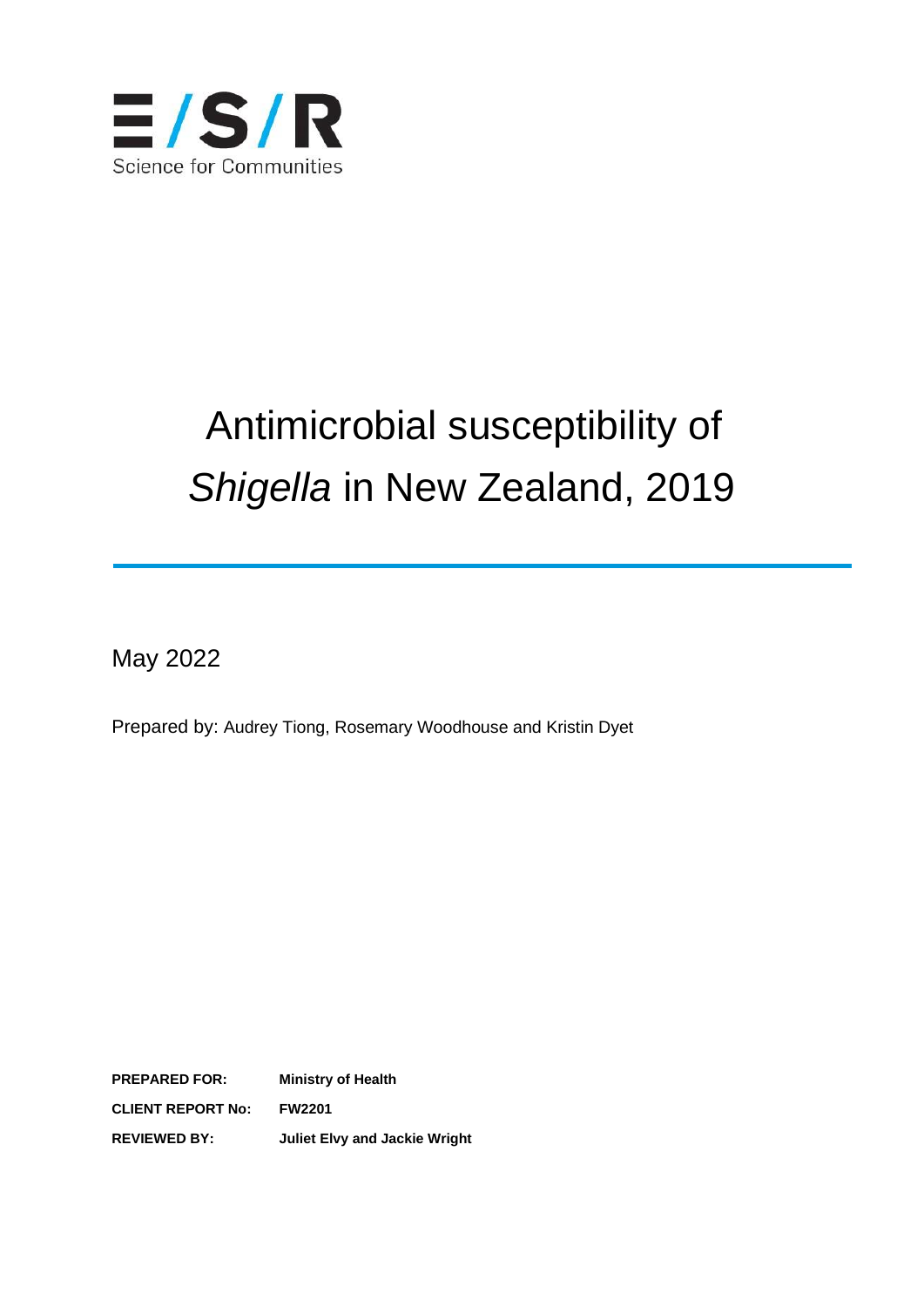# ACKNOWLEDGEMENTS

The authors thank:

- The staff in diagnostic laboratories throughout New Zealand for referring isolates.
- The staff in the Enteric Reference Laboratory, ESR for serotyping and biotyping.
- The staff in the Sequencing Facility, ESR for performing Illumina-based sequencing.
- Bioinformaticians, ESR for analysing the Illumina-based sequencing data.
- Dr Juliet Elvy and Jackie Wright for peer review.
- The Ministry of Health for funding.

#### DISCLAIMER

The Institute of Environmental Science and Research Limited (ESR) has used all reasonable endeavours to ensure that the information contained in this client report is accurate. However, ESR does not give any express or implied warranty as to the completeness of the information contained in this client report or that it will be suitable for any purposes other than those specifically contemplated during the Project or agreed by ESR and the Client.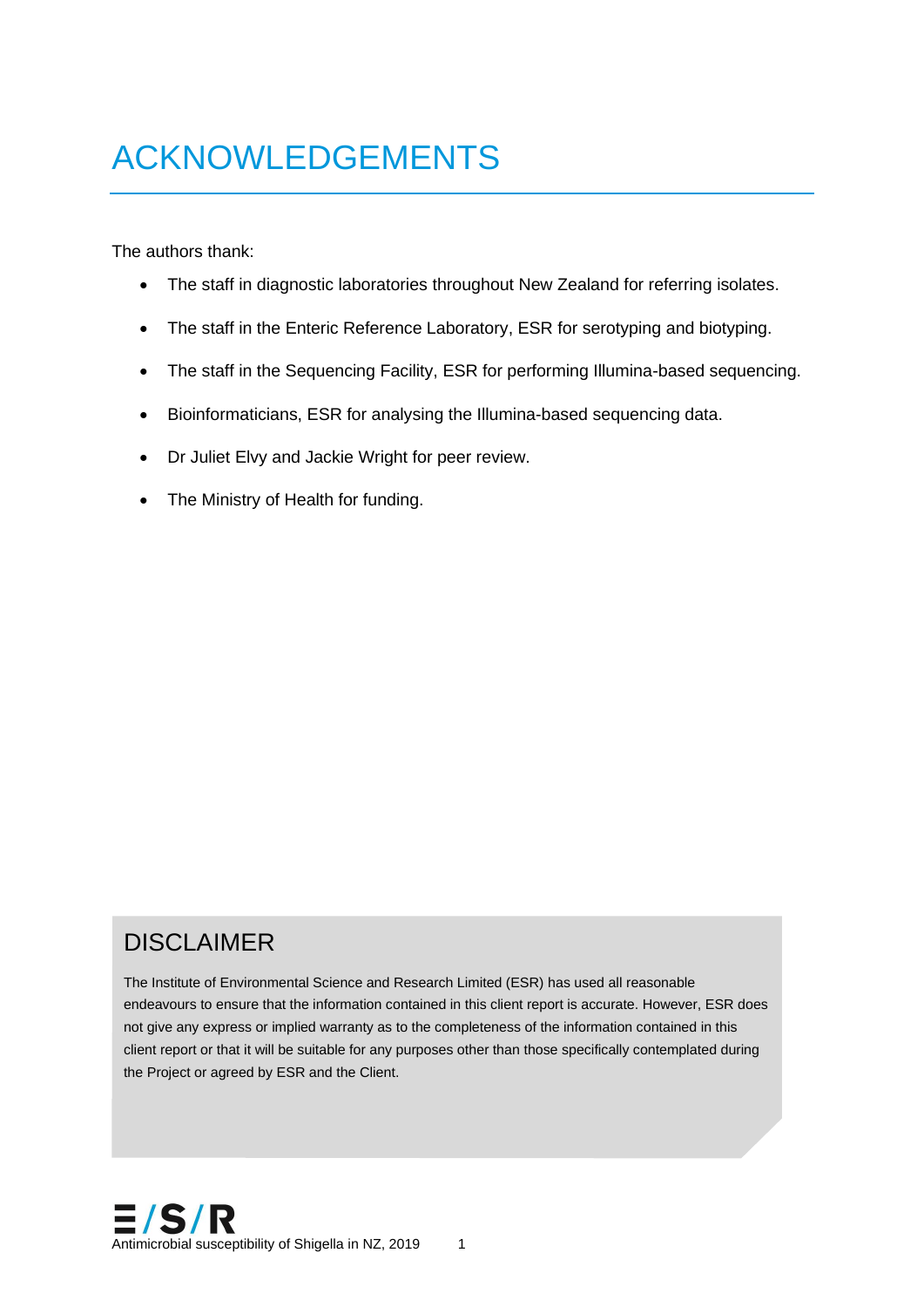## **CONTENTS**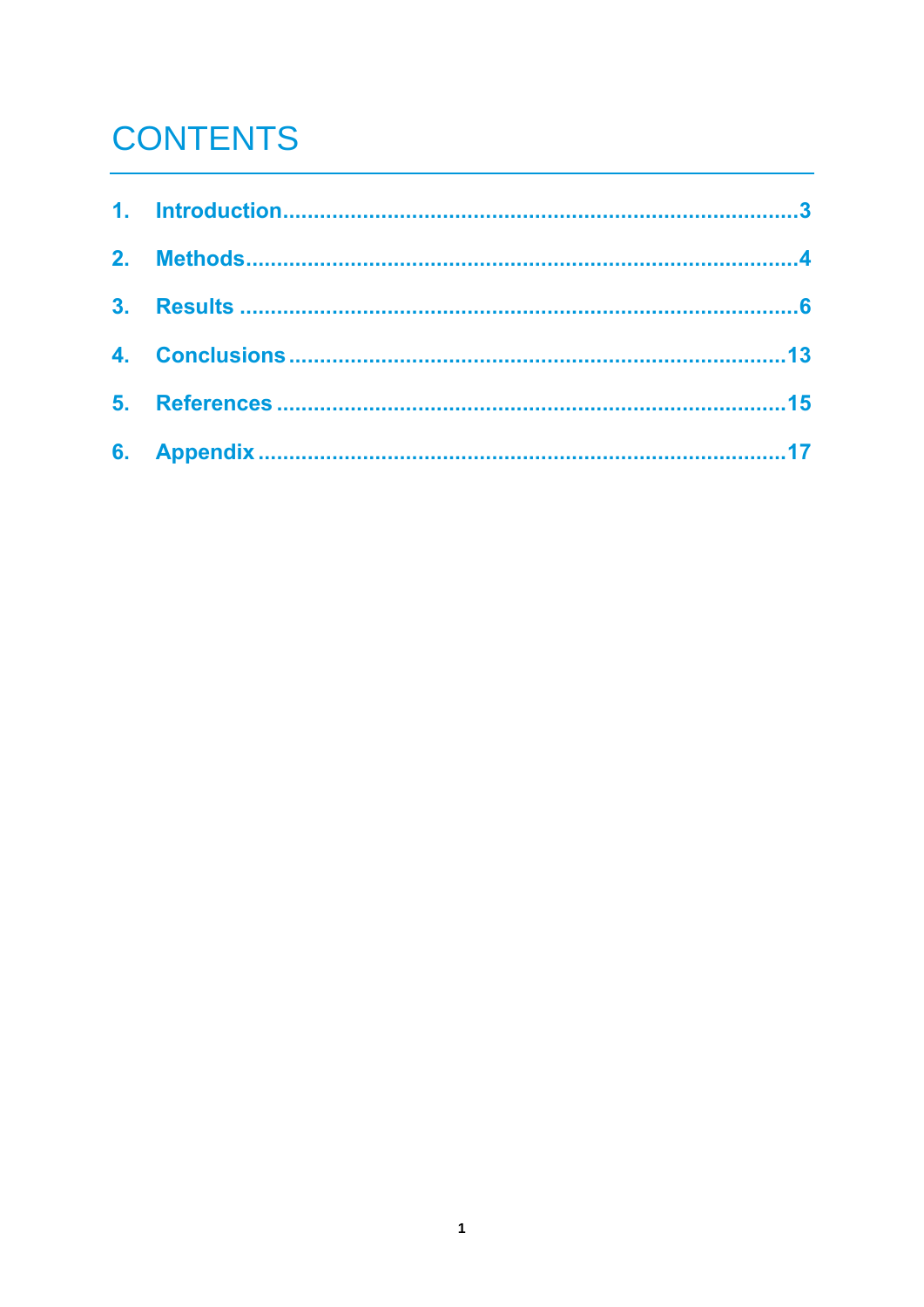#### LIST OF TABLES

| Table 1: Distribution of species, serotypes and biotypes among Shigella isolated in New      |
|----------------------------------------------------------------------------------------------|
| Table 2: Antimicrobial resistance among Shigella isolated in New Zealand, 2019               |
| Table 3: Antimicrobial resistance among S. sonnei biotypes a and g, 2015-16 and 2019 8       |
| Table 4: Antimicrobial resistance among Shigella from cases who had travelled overseas       |
| Table 5: Age and sex distribution of patients with azithromycin-non-wild type Shigella, 2019 |
| Table A6: Antimicrobial susceptibility among Shigella isolated in New Zealand, 2019  17      |
|                                                                                              |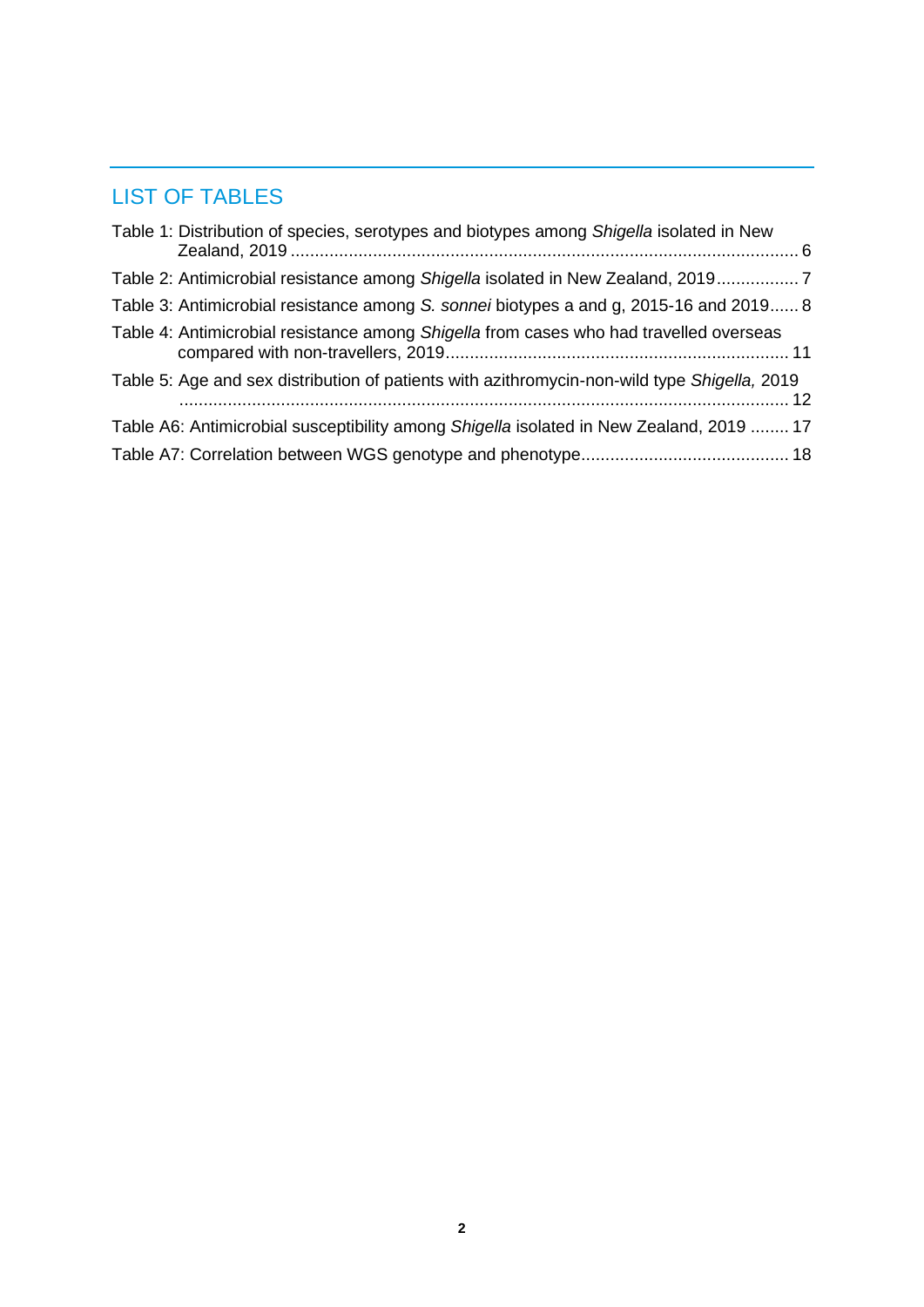#### 1. Introduction

*Shigella* infections are a common cause of bacterial diarrhoea worldwide, especially in resource-limited countries. <sup>1</sup> They are estimated to cause over 250 million cases of disease and 210,000 deaths annually.<sup>2</sup> Humans are the only natural host for *Shigella* that are passed from person to person by the faecal-oral route. <sup>1</sup> As *Shigella* has a very low infectious dose, they are very contagious. <sup>1</sup> *Shigella* infections, or shigellosis, are caused by one of four bacterial species: *S. sonnei*, *S. flexneri*, *S. dysenteriae* and *S. boydii,* <sup>1</sup> which are further differentiated by serotyping and biotyping*.* 

Antibiotic resistance has increased in *Shigella* over the last decade, aided by the international dissemination of antibiotic-resistant clones by travellers and in men who have sex with men.<sup>1</sup> The Centers for Disease Control and Prevention and the World Health Organisation have both listed antibiotic-resistant *Shigella* as a serious threat to global health.

Shigellosis is not common in Aotearoa New Zealand and most people who get it have recently travelled to developing countries or have had contact with someone who has.<sup>3</sup> Rates of notified shigellosis (4.5 per 100,000 population in 2019) were considerably below rates of gastroenteritis due to other enteric pathogens such as *Campylobacter*, *Salmonella*, *Yersinia* and Shiga toxin-producing *Escherichia coli* (with rates of 126.1, 24.2, 24.1 and 22.4 per 100,000, respectively, in 2019 3 ).

Hospital and community laboratories are requested to refer all *Shigella* isolates to ESR for serotyping and biotyping as part of the laboratory-based surveillance of shigellosis. This report describes the antimicrobial susceptibility of the viable, non-duplicate *Shigella* isolates referred to ESR in 2019. This follows a similar project undertaken in 2015 and 2016.<sup>4</sup>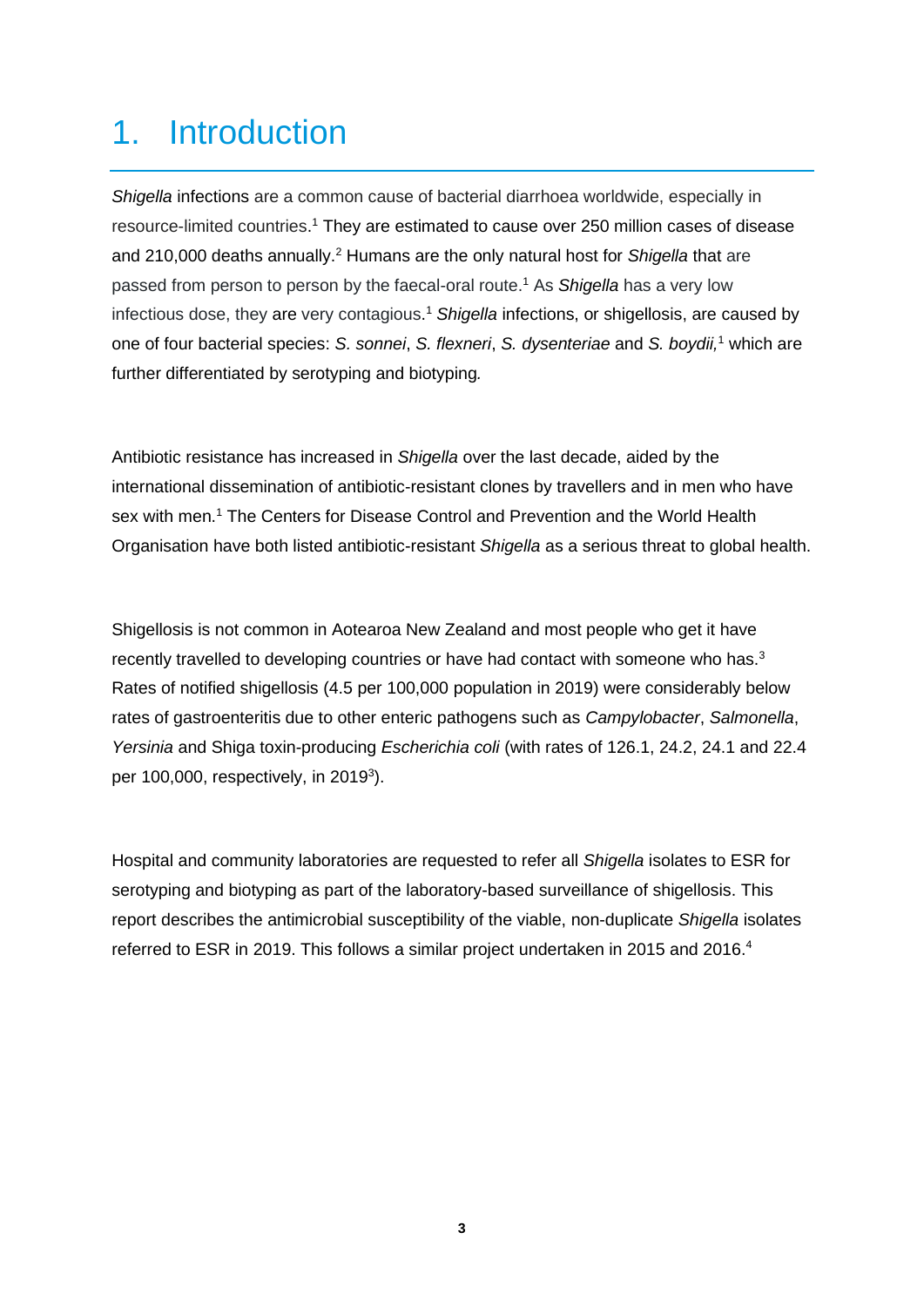#### 2. Methods

*Shigella* species identification and serotyping was undertaken in the Enteric Reference Laboratory, ESR via traditional phenotypic methods using biochemical identification tests, and slide agglutination using commercially supplied antisera.<sup>5-10</sup>

Antimicrobial susceptibility was determined by agar dilution according to the methods of the Clinical and Laboratory Standards Institute (CLSI).<sup>11</sup> Except for azithromycin and tetracycline, minimum inhibitory concentrations (MICs) were interpreted according to the 2021 European Committee for Antimicrobial Susceptibility Testing (EUCAST) clinical breakpoints.<sup>12</sup> CLSI breakpoints were used to interpret tetracycline MICs.<sup>11</sup> Azithromycin MICs were categorised using EUCAST 'epidemiological cutoff values' (ECOFFs) for *Shigella* species that separate bacterial populations into those with acquired and/or mutational resistance mechanisms (referred to as non-wild type, NWT) and those without such mechanisms (referred to as wild type, WT). Multidrug resistance was defined as resistance (including azithromycin NWT) to  $\geq$ 3 antibiotic classes.<sup>13</sup>

Any isolates with a ceftriaxone or ceftazidime MIC ≥2 mg/L were tested for extendedspectrum β-lactamase (ESBL) production using the combination disc test.<sup>11</sup> To identify CTX-M type ESBLs, a multiplex PCR that includes primers to detect the genes for the four CTX-M groups, 1, 2, 8 and 9, was used.<sup>14</sup> Any isolates with a cefoxitin MIC ≥16 mg/L were tested by PCR for plasmid-mediated AmpC β-lactamase genes.<sup>15</sup>

A sub-sample of isolates were characterised by whole genome sequencing (WGS). They included representatives of every *Shigella* type identified in 2019. Genomic DNA was extracted using the Roche High Pure PCR template preparation kit, the DNA library was created using the Nextera XT DNA preparation kit (Illumina), and sequencing was performed using Illumina technology. WGS data was analysed using an in-house developed pipeline linking together open-source established packages and in-house scripts. Opensource packages used included the Nullarbor2: 'Reads to report' for public health and clinical microbiology pipeline SKESA v.2.3.0 (https://github.com/ncbi/SKESA), and ABRicate (https://github.com/tseemann/abricate) with theResFinder database.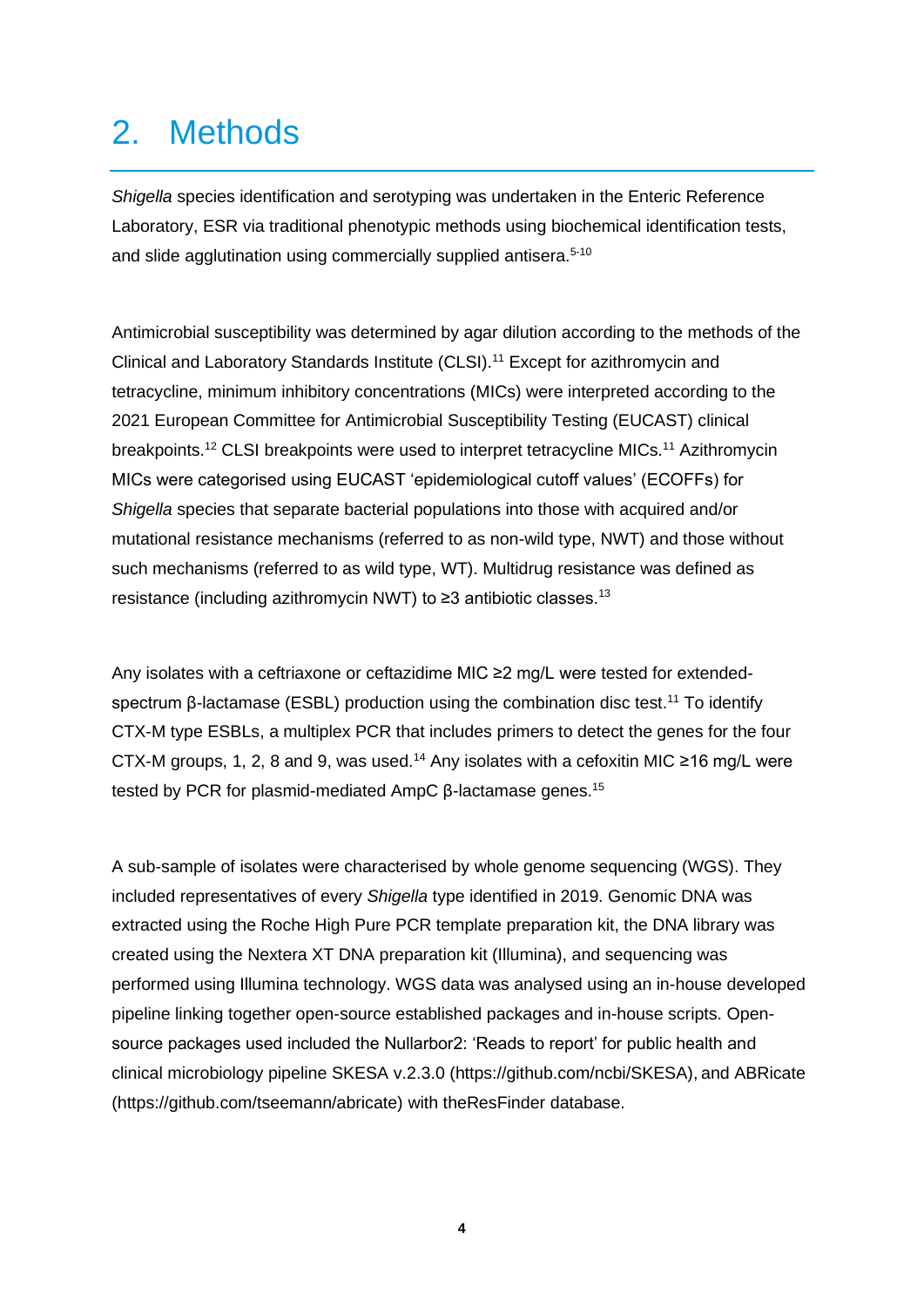Overseas travel history for shigellosis cases was obtained from information reported in the EpiSurv notifiable disease database and supplemented with any travel information received when the isolate from the case was referred to ESR. Similarly, the EpiSurv database was used to obtain data on males who have had sexual contact with other males. The chi-square test or Fisher's Exact test, as appropriate, were used to determine the significance of any observed differences, with a *p* value of ≤0.05 being considered significant.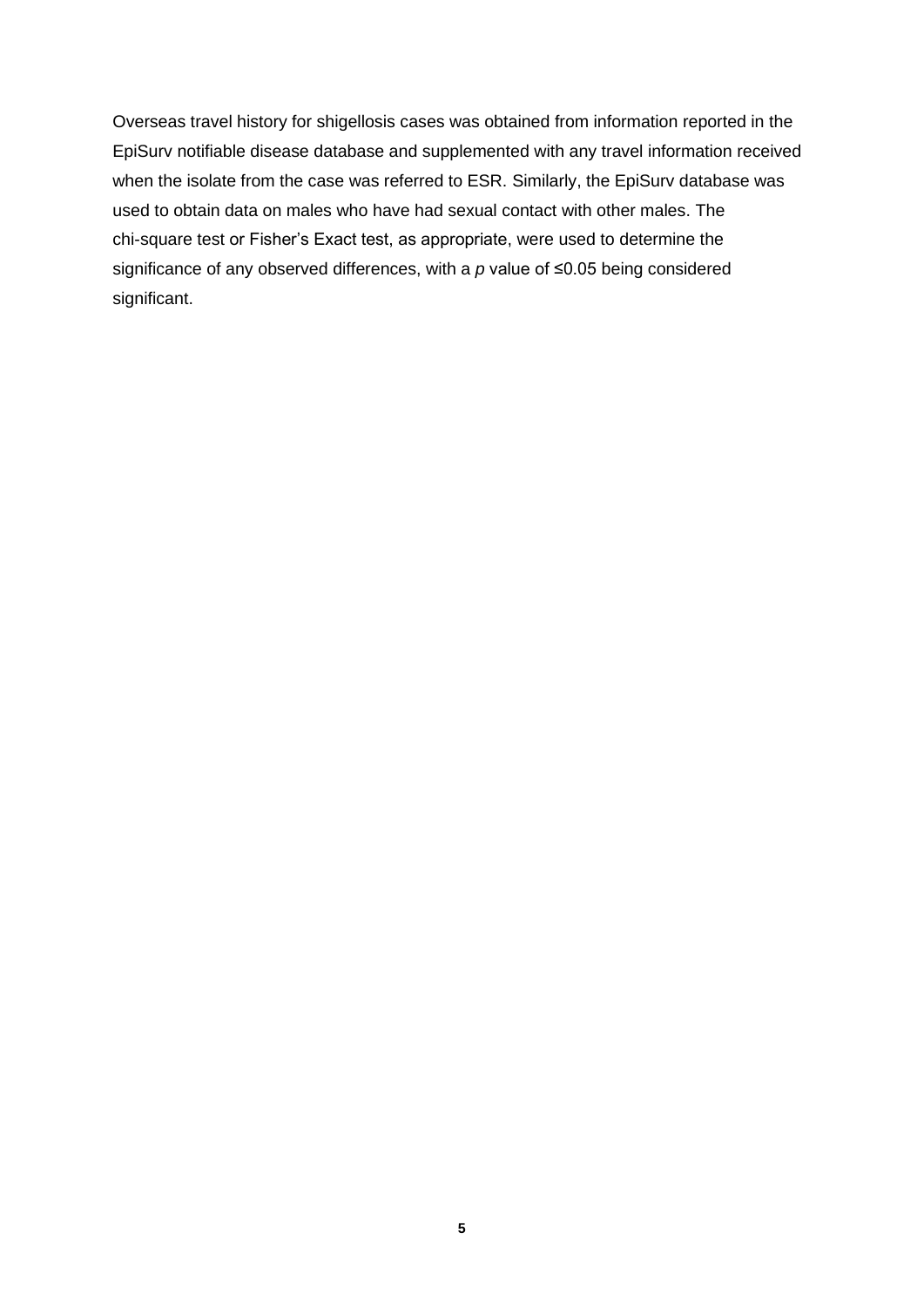#### 3. Results

In 2019 222 cases of shigellosis notified.<sup>3</sup> Of these 199 cases were culture confirmed at ESR's Enteric Reference Laboratory, and 192 viable isolates were available for antimicrobial susceptibility testing. The 192 *Shigella* comprised 103 (53.6%) *S. sonnei*, 82 (42.7%) *S. flexneri*, 3 (1.6%) *S. boydii*, 3 (1.6%) *S. dysenteriae,* and one (0.5%) *Shigella* isolate that was unable to be differentiated to species level (Table 1).

| Species, biotypes and/or serotypes | <b>Number of isolates</b> | <b>Percent of total isolates</b> |
|------------------------------------|---------------------------|----------------------------------|
| Shigella boydii                    | 3                         | 1.6                              |
| serotype 1                         | 1                         | 0.5                              |
| serotype 10                        | 1                         | 0.5                              |
| not-typable <sup>a</sup>           | 1                         | 0.5                              |
| Shigella dysenteriae               | $\mathbf{3}$              | 1.6                              |
| serotype 3                         | 1                         | 0.5                              |
| not-typable <sup>a</sup>           | $\overline{2}$            | 1.0                              |
| Shigella flexneri                  | 82                        | 42.7                             |
| serotype 1a                        | 6                         | 3.1                              |
| serotype 1b                        | 14                        | 7.3                              |
| serotype 1c                        | 8                         | 4.2                              |
| serotype 2a                        | 18                        | 9.4                              |
| serotype 2b                        | 5                         | 2.6                              |
| serotype 3a                        | 5                         | 2.6                              |
| serotype 3b                        | 4                         | 2.1                              |
| serotype 4av                       | $\overline{2}$            | 1.0                              |
| serotype 4b                        | 3                         | 1.6                              |
| serotype 6 biotype Boyd 88         | 12                        | 6.3                              |
| serotype X                         | 1                         | 0.5                              |
| serotype Y variant                 | $\overline{2}$            | 1.0                              |
| not-typable <sup>a</sup>           | $\overline{2}$            | 1.0                              |
| Shigella sonnei                    | 103                       | 53.6                             |
| biotype a                          | 31                        | 16.1                             |
| biotype f                          | 1                         | 0.5                              |
| biotype g                          | 71                        | 37.0                             |
| Shigella species <sup>a</sup>      | 1                         | 0.5                              |
| <b>Total</b>                       | 192                       | 100.0                            |

<span id="page-7-0"></span>

| Table 1: Distribution of species, serotypes and biotypes among <i>Shigella</i> isolated in |  |
|--------------------------------------------------------------------------------------------|--|
| New Zealand, 2019                                                                          |  |

a Not-typable using antisera held by ESR.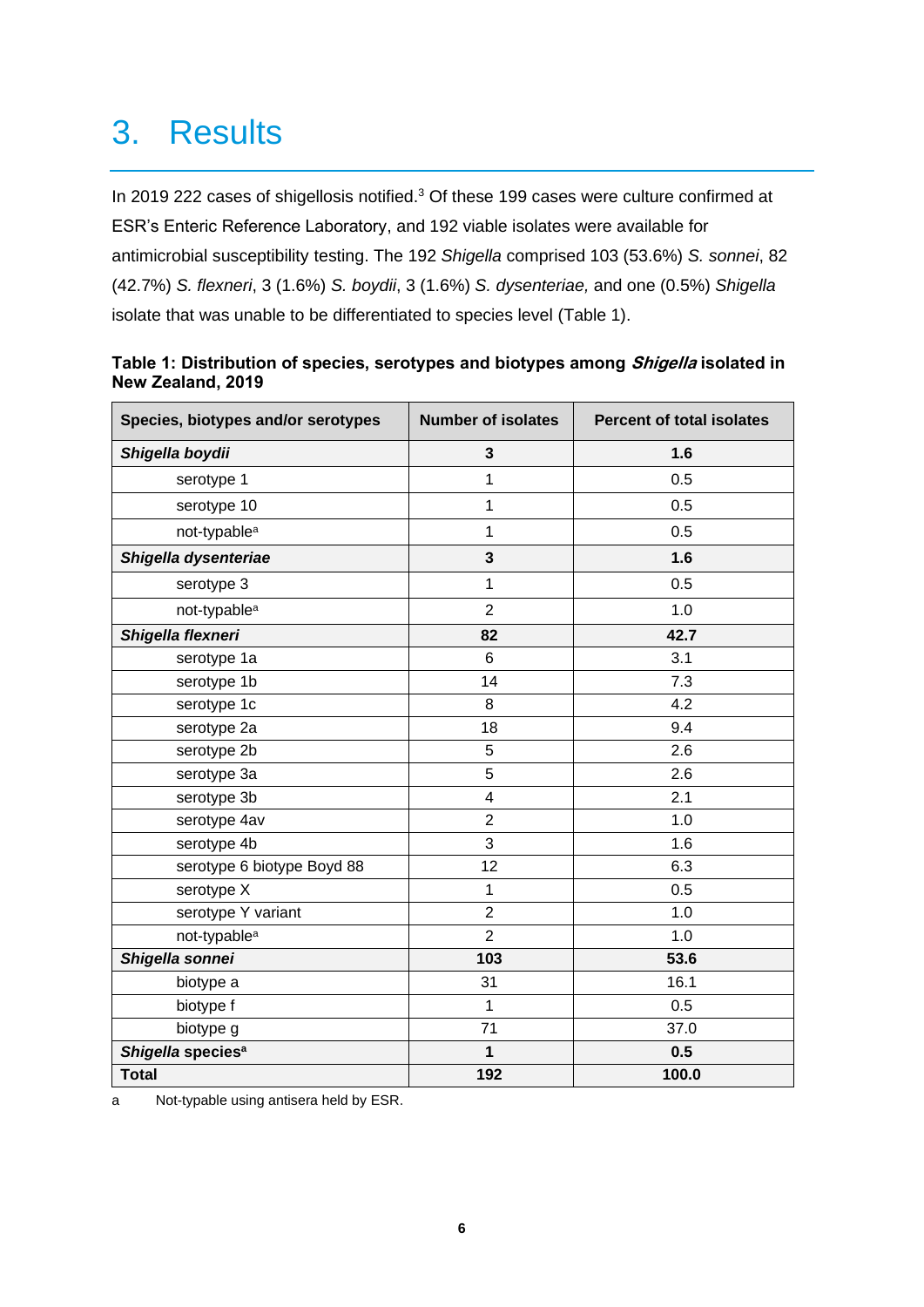Both resistance to the ten antimicrobials tested and multidrug resistance is shown in Table 2. There were some significant differences (*p* ≤0.05) in resistance between *S. flexneri* and *S. sonnei*. *S. flexneri* were significantly more resistant to ampicillin (*p* <0.001) and chloramphenicol (*p* <0.001), and more likely to be multiresistant (*p* 0.010). Conversely, *S. sonnei* were significantly more resistant to azithromycin (*p* <0.001) and co-trimoxazole (*p* 0.039) (Table 2). Data on the susceptibility to ten antimicrobials tested is shown in Table A6 in the Appendix.

|                                                                                 | <b>Percent resistant</b> |                         |                      |                              |                                       |                             |
|---------------------------------------------------------------------------------|--------------------------|-------------------------|----------------------|------------------------------|---------------------------------------|-----------------------------|
| Antimicrobial                                                                   | S. sonnei<br>$n = 103$   | S. flexneri<br>$n = 82$ | S. boydii<br>$n = 3$ | S.<br>dysenteriae<br>$n = 3$ | <b>Shigella</b><br>species<br>$n = 1$ | All<br>species<br>$n = 192$ |
| Ampicillin                                                                      | 39.8                     | 69.5                    | 33.3                 | 100                          | 100                                   | 53.7                        |
| Azithromycin <sup>a</sup>                                                       | 29.1                     | 6.1                     | 0.0                  | 33.3                         | 0.0                                   | 18.8                        |
| Ceftriaxone                                                                     | 12.6                     | 4.9                     | 0.0                  | 33.3                         | 100                                   | 9.9                         |
| Chloramphenicol                                                                 | 4.9                      | 48.8                    | 0.0                  | 66.7                         | 0.0                                   | 24.5                        |
| Co-trimoxazole                                                                  | 65.1                     | 50.0                    | 66.7                 | 66.7                         | 0.0                                   | 58.3                        |
| Fluoroquinolonesb,c                                                             | 35.9                     | 32.9                    | 33.3                 | 66.7                         | 100.0                                 | 35.4                        |
| - Ciprofloxacin <sup>d</sup>                                                    | 34.0                     | 26.8                    | 0.0                  | 33.3                         | 100                                   | 30.7                        |
| - Norfloxacin <sup>e</sup>                                                      | 35.9                     | 32.9                    | 33.3                 | 66.7                         | 100                                   | 35.4                        |
| Gentamicin                                                                      | 0.0                      | 0.0                     | 0.0                  | 0.0                          | 0.0                                   | 0.0                         |
| Meropenem                                                                       | 0.0                      | 0.0                     | 0.0                  | 0.0                          | 0.0                                   | 0.0                         |
| Tetracycline                                                                    | 40.8                     | 43.9                    | 33.3                 | 100                          | 100                                   | 43.2                        |
| Fluoroquinolone <sup>b</sup> +<br>co-trimoxazole                                | 29.1                     | 25.6                    | 33.3                 | 33.3                         | 0.0                                   | 27.6                        |
| Fluoroquinolone <sup>b</sup> +<br>co-trimoxazole +<br>azithromycin <sup>a</sup> | 23.3                     | 2.4                     | 0.0                  | 0.0                          | 0.0                                   | 13.5                        |
| Multiresistant to $\geq$ 3<br>antimicrobial<br>classes                          | 40.8                     | 59.8                    | 33.3                 | 100                          | 100.0                                 | 50.0                        |

<span id="page-8-0"></span>**Table 2: Antimicrobial resistance among Shigella isolated in New Zealand, 2019**

a Azithromycin resistance defined as isolates with an MIC above the EUCAST 2021 ECOFFs (>16 mg/L).

b Fluoroquinolone resistance includes all isolates that were norfloxacin- or ciprofloxacin-resistant.

c Six norfloxacin-resistant isolates that were categorised as susceptible, increased exposure to ciprofloxacin, and three norfloxacin-resistant isolates were ciprofloxacin susceptible.

d The rates of ciprofloxacin resistance are based on the EUCAST resistance breakpoint of >0.5 mg/L. However, a recent health advisory from the United States Centers for Disease Control and Prevention<sup>16</sup> recommends that fluoroquinolones should not be prescribed for the treatment of shigellosis if the ciprofloxacin MIC is ≥0.12 mg/L. The percentage of isolates that had ciprofloxacin MICs ≥0.12 mg/L were: *S. sonnei* 54.4%, *S. flexneri* 41.5%, *S. boydii* 100%, *S. dysenteriae* 100%, *Shigella* spp. 100% and all species 50.5%.

e The EUCAST clinical breakpoints were used to interpret the norfloxacin MICs, however, these breakpoints are specifically for uncomplicated urinary tract infections.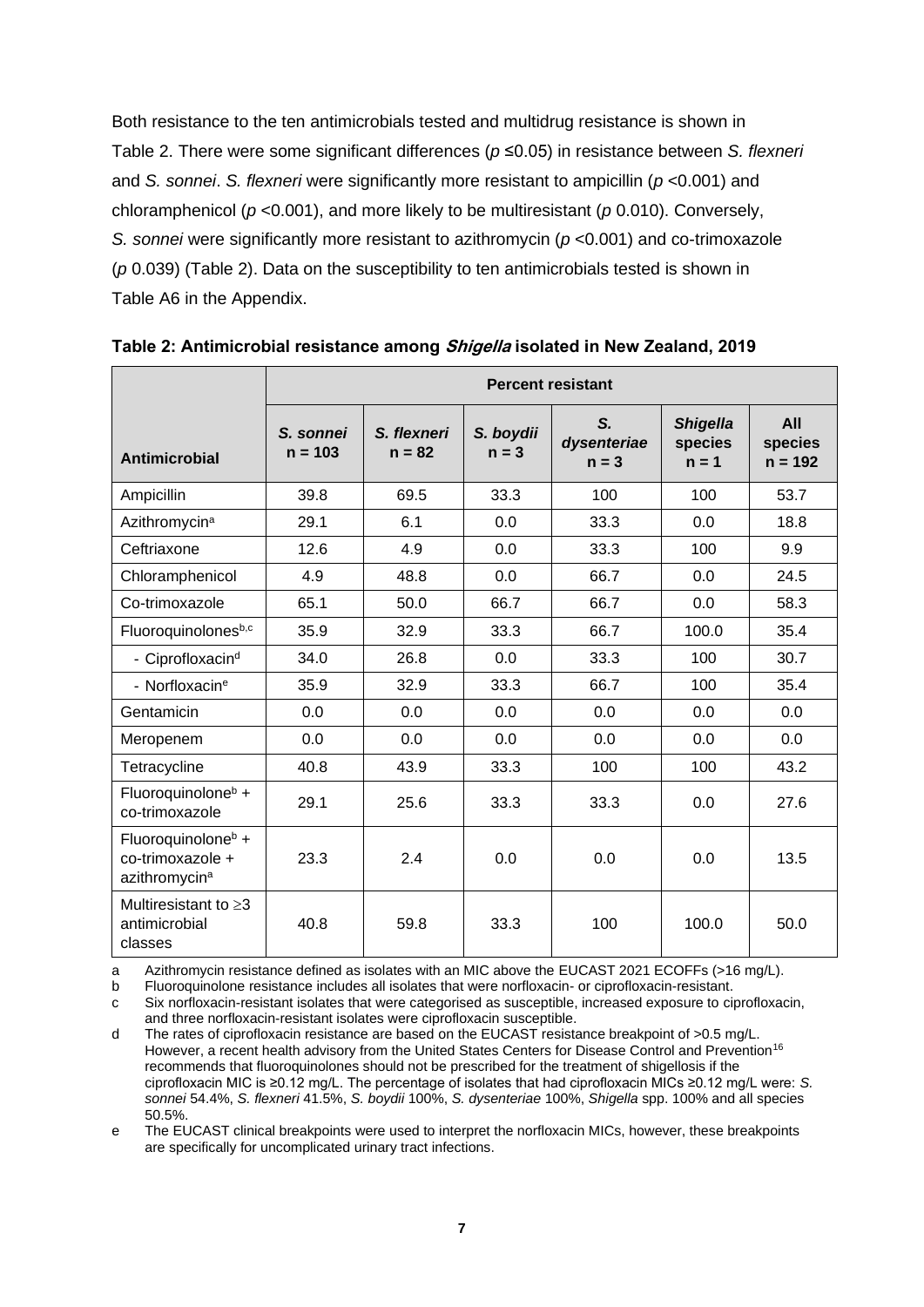There were significant differences in resistance between the two prevalent *S. sonnei* biotypes (Table 3). Compared with *S. sonnei* biotype a isolates, *S. sonnei* biotype g isolates were significantly more likely to be azithromycin NWT (*p* <0.001), more resistant to ampicillin (*p* < 0.001), ceftriaxone (*p* 0.011), fluoroquinolones (*p* <0.001), co-trimoxazole (*p* <0.001) and tetracycline (*p* <0.001); and more likely to be multidrug resistant (*p* <0.001).

|                                                                                 | <b>Percent resistant</b>  |                     |                           |                  |  |  |
|---------------------------------------------------------------------------------|---------------------------|---------------------|---------------------------|------------------|--|--|
|                                                                                 |                           | S. sonnei biotype a | S. sonnei biotype g       |                  |  |  |
| <b>Antimicrobial</b>                                                            | $2015 - 16^a$<br>$n = 50$ | 2019<br>$n = 31$    | $2015 - 16^a$<br>$n = 90$ | 2019<br>$n = 71$ |  |  |
| Ampicillin                                                                      | 30.0                      | 9.7                 | 27.8                      | 53.5             |  |  |
| Azithromycin <sup>b</sup>                                                       | 0.0                       | 0.0                 | 17.8                      | 42.3             |  |  |
| Ceftriaxone                                                                     | 0.0                       | 0.0                 | 10.0                      | 18.3             |  |  |
| Chloramphenicol                                                                 | 2.0                       | 6.5                 | 7.8                       | 4.2              |  |  |
| Co-trimoxazole                                                                  | 46.0                      | 25.8                | 73.3                      | 81.7             |  |  |
| Fluoroquinolones <sup>c</sup>                                                   | 0.0                       | 0.0                 | 38.9                      | 52.1             |  |  |
| - Ciprofloxacin                                                                 | 0.0                       | 0.0                 | 38.9                      | 49.3             |  |  |
| - Norfloxacin <sup>d</sup>                                                      | 0.0                       | 0.0                 | 38.9                      | 52.1             |  |  |
| Gentamicin                                                                      | 0.0                       | 0.0                 | 1.1                       | 0.0              |  |  |
| Meropenem                                                                       | 0.0                       | 0.0                 | 0.0                       | 0.0              |  |  |
| Tetracycline                                                                    | 2.0                       | 9.7                 | 75.6                      | 53.5             |  |  |
| Fluoroquinolone <sup>c</sup> +<br>co-trimoxazole                                | 0.0                       | 0.0                 | 27.8                      | 42.3             |  |  |
| Fluoroquinolone <sup>c</sup> +<br>co-trimoxazole +<br>azithromycin <sup>b</sup> | 0.0                       | 0.0                 | 2.2                       | 33.8             |  |  |
| Multiresistant to $\geq$ 3<br>antimicrobials<br>classes                         | 2.0                       | 6.5                 | 50.0                      | 56.3             |  |  |

<span id="page-9-0"></span>**Table 3: Antimicrobial resistance among S. sonnei biotypes a and g, 2015-16 and 2019**

a Data from the 2015-2016 survey<sup>4</sup> were interpreted using the 2016 breakpoint tables. There were differences in azithromycin, norfloxacin and gentamicin breakpoints. For azithromycin isolates were classified NWT in 2015 and 2016 as those with MICs >16 mg/L and >32 mg/L respectively. For gentamicin isolates with an MIC >4 mg/L were resistant in 2016, but this changed to >2 mg/L in 2019. For norfloxacin isolates with an MIC > 1 mg/L were resistant in 2016, but this changed to > 0.5 mg/L in 2019.

b Azithromycin resistance defined as isolates with an MIC above the EUCAST 2021 ECOFFs (>16 mg/L).

c Fluoroquinolone resistance includes all isolates that were norfloxacin- or ciprofloxacin-resistant.

d The EUCAST clinical breakpoints were used to interpret the norfloxacin MICs, however, these breakpoints are specifically for uncomplicated urinary tract infections.

When compared with results from 2015-2016<sup>4</sup>, rates of resistance for *Shigella* spp. from 2019 were higher for ampicillin, ceftriaxone, co-trimoxazole, ciprofloxacin, but lower for tetracycline. Rates of azithromycin NWT isolates were also higher in 2019, even when the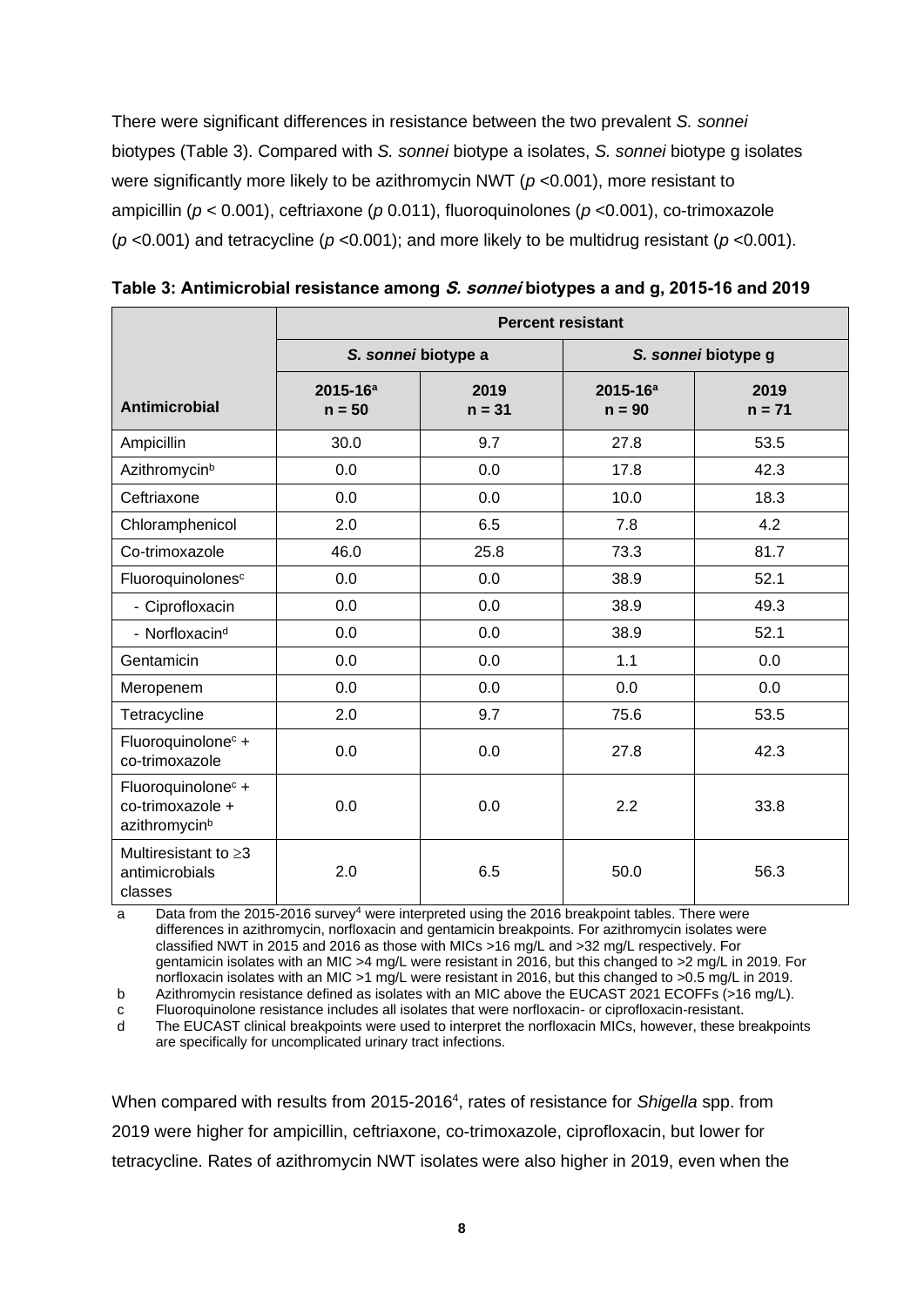2019 breakpoints were applied to data from 2015-16. The differences in rates of resistance were largely attributable to the increased percentage of resistance found in *S. sonnei*  biotype g (Table 3).

There is no current Best Practice Advocacy Centre (BPAC) guideline for the treatment of *Shigella* in New Zealand. The Australian Therapeutic Guidelines no longer recommend an oral empiric treatment option when treatment of shigellosis is indicated, due to high rates of resistance.<sup>17,18</sup> Instead, prescribers are advised to seek advice from the local public health authority about local susceptibility patterns to guide treatment. In our cohort of isolates, the rates of resistance were relatively high for oral treatment options fluoroquinolones and cotrimoxazole (35.4% and 58.3%, respectively), although, as noted above, rates of resistance in *S. sonnei* to these two antimicrobials were quite variable by biotype (Table 3). 27.6% (53/192) of isolates were resistant to both fluoroquinolones and co-trimoxazole (Table 2), which has increased since 2015-2016 when 16.3% dual resistance was found.<sup>4</sup> Similar proportions of *S. sonnei* (29.1%, 30/103) and *S. flexneri* (25.6%, 21/82) had dual resistance to fluoroquinolones and co-trimoxazole. However, *S. sonnei* biotype g was over-represented among the *S. sonnei* isolates with this dual resistance, as this biotype accounted for 68.9% (71/103) of the *S. sonnei* isolates but 100% (30/30) of the dual-resistant *S. sonnei*.

Thirty-six (18.8%) *Shigella* isolates were categorised as azithromycin NWT (Table 2). All azithromycin NWT isolates were *S. sonnei* biotype g (83.3%, 30/36), *S. flexneri* serotype 2a (13.9%, 5/36), or *S. dysenteriae* not typable (2.8%, 1/36). 42.3% (30/71) of *S. sonnei* biotype g were azithromycin NWT and 27.8% (5/18) of *S. flexneri* serotype 2a were azithromycin NWT. Twenty-four (23.3%) *S. sonnei* isolates were resistant to all three antibiotic classes recommended for treatment, that is azithromycin NWT, fluoroquinolone resistant and co-trimoxazole resistant, and all were *S. sonnei* biotype g. Travel history was recorded for four of the 24 cases, who reported travel to Spain, the UK, Vanuatu and the Cook Islands.

Nineteen isolates (9.9%) were ceftriaxone resistant and all 19 had a CTX-M type ESBL: 11 had a CTX-M group 1 ESBL and eight had a CTX-M group 9 ESBL. 68.4% (13/19) were *S. sonnei* biotype g, four were *S. flexneri*, one was *S. dysenteriae* and one was *Shigella* spp. One isolate was cefoxitin resistant. This *S. dysenteriae* isolate had a DHA-1-like plasmid-mediated AmpC β-lactamase, but was susceptible to ceftriaxone.

**9**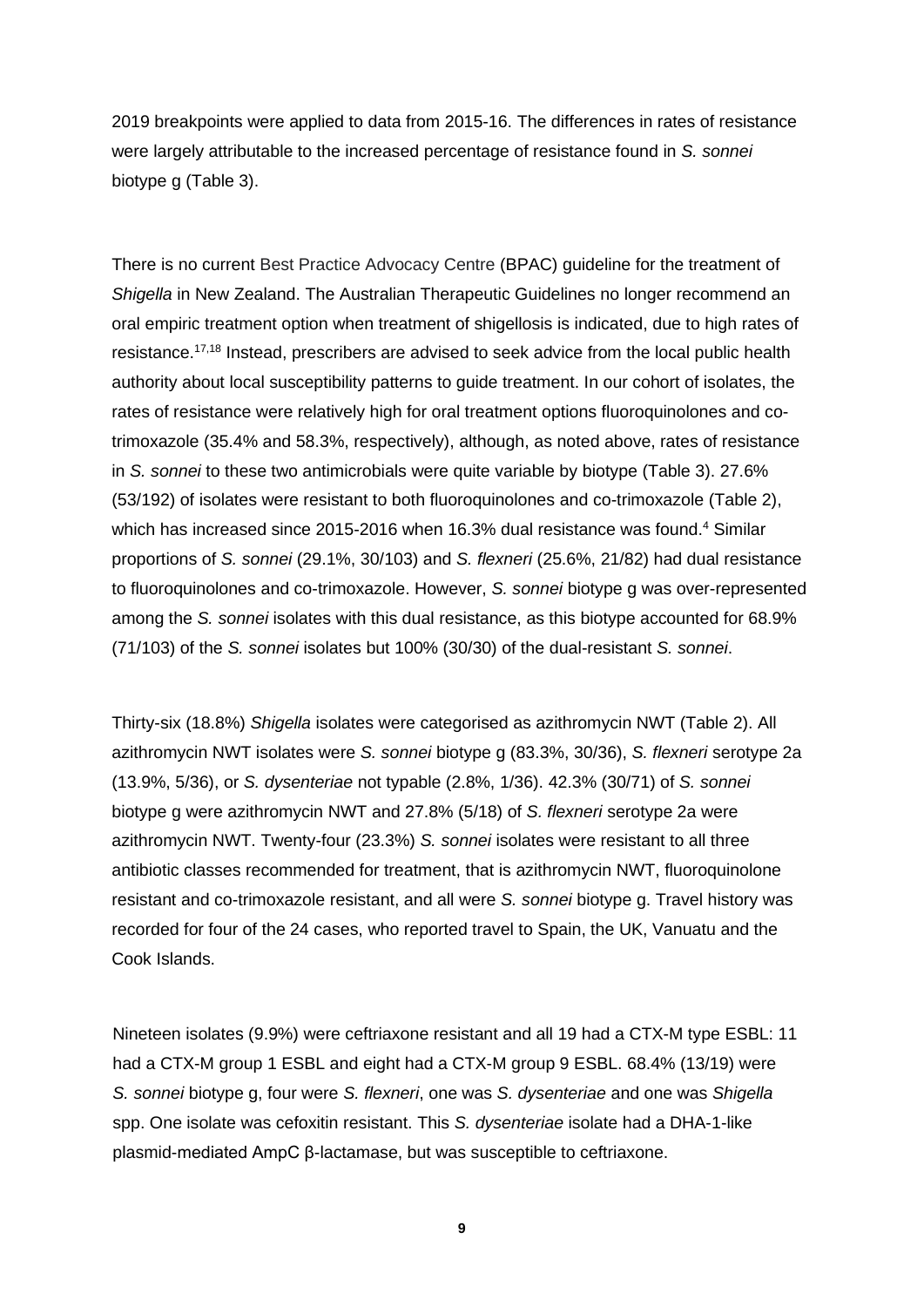There was good correlation between the phenotype and the genotype of the 54 isolates characterised by WGS (Appendix, Table A7). Isolates that were phenotypically resistant to ampicillin, ceftriaxone, chloramphenicol, ciprofloxacin, tetracycline, trimethoprim, and azithromycin NWT were all consistent with their antibiotic resistance genotype. The association between phenotype and genotype was not as well defined for co-trimoxazole and fluoroquinolones. All 27 co-trimoxazole resistant isolates contained at least one trimethoprim resistance gene (*dfrA*), with 25 out of 27 also carrying a sulphonamide resistance gene (*sul*). However, two isolates that contained *dfrA* and *sul* were co-trimoxazole susceptible*.* The plasmid-mediated *qnr* fluoroquinolone resistance genes were detected in 11 of the 54 isolates. All 11 isolates had MICs greater than 0.12 mg/L, the treatment breakpoint recommended by CDC.<sup>16</sup> This data indicates that the treatment breakpoint assigned by CDC is a good predictor of *qnr* gene carriage. Fluoroquinoloneresistance in isolates without a *qnr* gene is likely due to chromosomal mutations in the *gyrA* or *parC* genes or due to drug-efflux pump mechanisms. One *S. flexneri* isolate containing *tetA* was susceptible to tetracycline (MIC of 1 mg/L). While isolates with *tetA* gene are usually tetracycline resistant, expression of *tetA* may be regulated by a repressor protein in the absence of the antibiotic.<sup>19</sup> Exposure to tetracycline in this case may cause this isolate to revert to tetracycline resistance if used for treatment.

All isolates were susceptible to gentamicin and no 16S rRNA methyltransferases genes were identified that would likely confer resistance to this antibiotic. However, aminoglycoside modifying enzyme genes *aad* and *aph* were found in 35 of the 54 isolates sequenced. While *aad* and *aph* carriage did not express as gentamicin resistance in our isolates, these genes may be significant as they can confer resistance to other aminoglycosides not included in this surveillance.

Susceptibility among *Shigella* isolates was compared between cases who reported recent travelled overseas, compared with non-travellers. Azithromycin NWT was significantly more prevalent among cases who had not travelled (Table 4). Further analysis according to the *Shigella* species and biotype, showed that *S. sonnei* biotype g isolates from patients who had not travelled were significantly more likely to be ampicillin resistant (77.1 vs 30.5% *p* <0.001), azithromycin NWT (71.4 vs 13.9% *p* <0.001) and ciprofloxacin resistant (65.7 vs 33.3% *p* 0.006). Rate of tetracycline resistance in *Shigella* isolates was significantly higher in cases who had travelled overseas (Table 4). *S. sonnei* biotype g from cases who had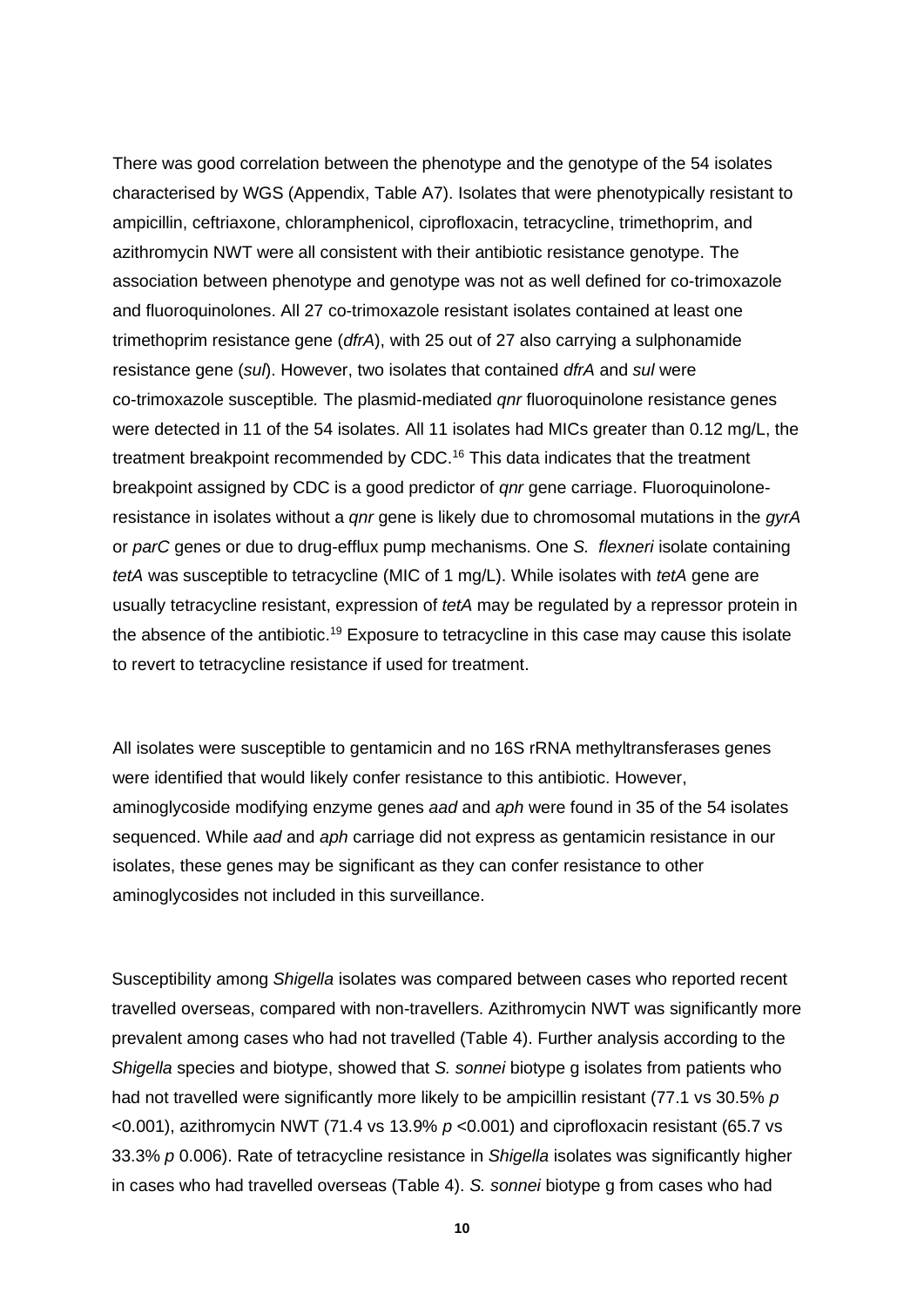travelled were significantly more likely to be tetracycline resistant (66.7 vs 40% *p* 0.024) and made up 24 of the 55 tetracycline resistant cases who had travelled overseas.

|                                                                  | <b>Percent resistant</b>                                   | p value for<br>significance of any                            |                                                                          |
|------------------------------------------------------------------|------------------------------------------------------------|---------------------------------------------------------------|--------------------------------------------------------------------------|
| <b>Antimicrobial</b>                                             | <b>Cases who had</b><br>travelled<br>overseas<br>$n = 109$ | <b>Cases who had</b><br>not travelled<br>overseas<br>$n = 83$ | difference in<br>resistance between<br>travellers and non-<br>travellers |
| Ampicillin                                                       | 47.7                                                       | 61.5                                                          | 0.059                                                                    |
| Azithromycin <sup>a</sup>                                        | 8.3                                                        | 32.5                                                          | < 0.001                                                                  |
| Ceftriaxone                                                      | 10.1                                                       | 9.6                                                           | 0.917                                                                    |
| Chloramphenicol                                                  | 26.6                                                       | 21.6                                                          | 0.432                                                                    |
| Co-trimoxazole                                                   | 56.9                                                       | 60.2                                                          | 0.640                                                                    |
| Fluoroquinolone                                                  | 32.1                                                       | 39.8                                                          | 0.272                                                                    |
| - Ciprofloxacin                                                  | 25.7                                                       | 37.4                                                          | 0.083                                                                    |
| - Norfloxacin                                                    | 32.1                                                       | 39.8                                                          | 0.272                                                                    |
| Gentamicin                                                       | 0.0                                                        | 0.0                                                           |                                                                          |
| Meropenem                                                        | 0.0                                                        | 0.0                                                           |                                                                          |
| Tetracycline                                                     | 50.5                                                       | 33.7                                                          | 0.021                                                                    |
| Fluoroquinolone +<br>co-trimoxazole                              | 21.1                                                       | 36.1                                                          | 0.021                                                                    |
| Fluoroquinolone + co-<br>trimoxazole + azithromycin <sup>a</sup> | 3.7                                                        | 26.5                                                          | < 0.001                                                                  |
| Multiresistant to $\geq$ 3<br>antimicrobial classes              | 46.8                                                       | 54.2                                                          | 0.308                                                                    |

<span id="page-12-0"></span>

| Table 4: Antimicrobial resistance among Shigella from cases who had travelled |  |
|-------------------------------------------------------------------------------|--|
| overseas compared with non-travellers, 2019                                   |  |

a Azithromycin resistance defined as isolates with an MIC above the EUCAST 2021 ECOFFs (>16 mg/L).

Antimicrobial resistance among *Shigella* spp., including azithromycin non-susceptibility, has been reported in several other countries (including Australia, North America, England and Asia) to be associated with Shigella isolated from men who have sex with men (MSM).<sup>20-23</sup> As part of notifying cases of shigellosis in New Zealand, data has been collected on whether males have had sexual contact with other males since 2017. Data related to sexual contact was available for 29 isolates (9.9%), with ten of these from MSM. Of these seven were *S. sonnei* biotype g, two were *S. flexneri* 2a and one was *S. sonnei* biotype a. Isolates from MSM were more likely to be azithromycin NWT (*p* 0.046) although there were no other significant differences in antibiotic susceptibility or association with overseas travel.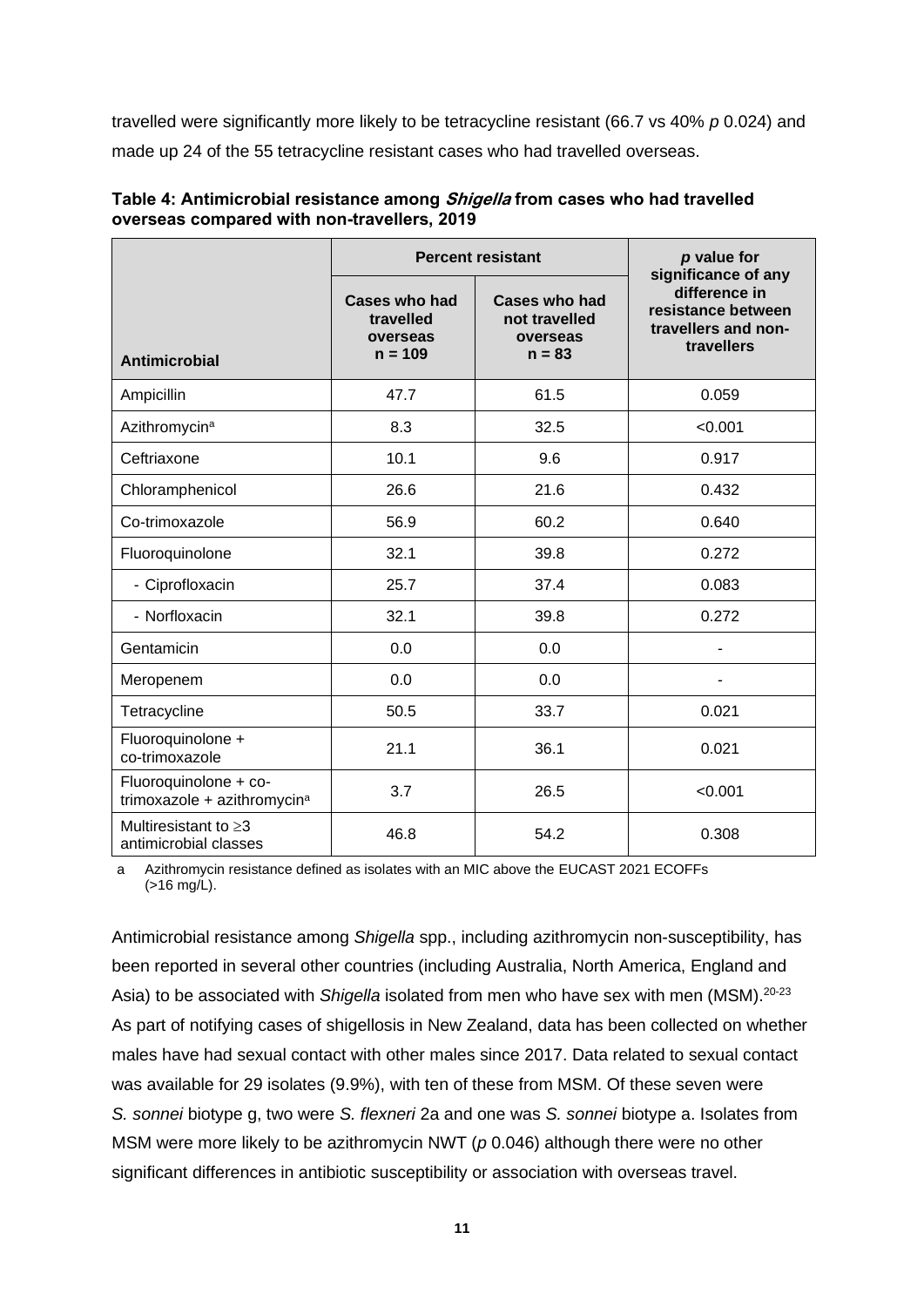An analysis of total 36 azithromycin-NWT *Shigella* by the age and sex of the patients is presented in Table 5. Prevalence of azithromycin-NWT among isolates from males is higher than that found in females (males 31.3% vs females 5.6%, *p* = <0.001). In a further breakdown by age group, azithromycin NWT isolates were more prevalent in the 20-39 and 40-59 age groups and differences were statistically significant. Twenty-seven (87.1%) of the 31 azithromycin-NWT isolates from males were *S. sonnei* biotype g compared with three (60.0%) of the five azithromycin-NWT isolates from females.

Among the other antimicrobials, only the prevalence of ampicillin resistance was significantly different between the sexes with 62.6% of *Shigella* from males being resistant compared with 43.8% of isolates from females.

<span id="page-13-0"></span>**Table 5: Age and sex distribution of patients with azithromycin-non-wild type Shigella, 2019**

|                   | Azithromycin non-wild type ( $n = 36$ ) | p value for<br>significance of                      |                              |  |
|-------------------|-----------------------------------------|-----------------------------------------------------|------------------------------|--|
|                   | Number of isolates $(\%^a)$             | any difference in<br>azithromycin<br>susceptibility |                              |  |
| Age group (years) | From female cases                       | From male cases                                     | between females<br>and males |  |
| 20                | 3<br>(20.0)                             | (0)<br>0                                            | 0.101                        |  |
| 20-39             | 2<br>(6.1)                              | (42.5)<br>17                                        | 0.002                        |  |
| 40-59             | (0)<br>0                                | 11<br>(44.0)                                        | < 0.001                      |  |
| ≥60               | (0)<br>0                                | 2<br>(11.8)                                         | 0.216                        |  |
| Unknown           |                                         | $(\cdot)$<br>1                                      |                              |  |
| Total             | 5<br>(5.6)                              | (31.3)<br>31                                        | <0.001                       |  |

a There were 89 female cases of shigellosis: 15 in the <20 years age group, 33 in the 20-39 years age group, 22 in the 40-59 years age group and 19 in the ≥60 age group. There were 99 male cases of shigellosis: 16 in the <20 years age group, 40 in the 20-39 years age group, 25 in the 40-59 years age group, 17 in the ≥60 age group and one of unknown age. These case numbers were used as the denominators to calculate the percentage of azithromycin NWT among isolates for each sex and age group.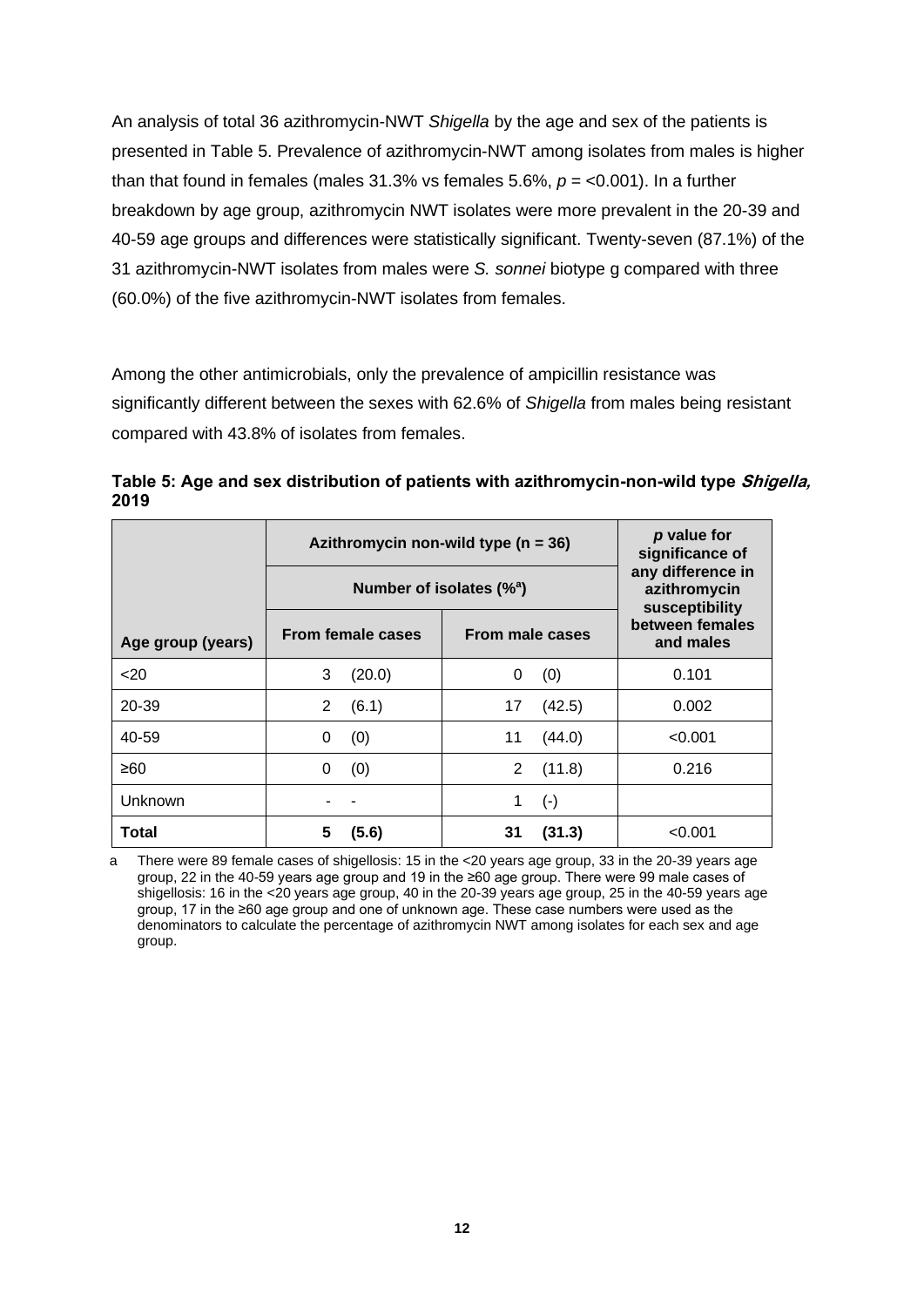#### 4. Conclusions

Antimicrobial resistance in *Shigella* spp. continues to be a burgeoning problem in Aotearoa New Zealand. Shigellosis notifications increased from 2.4 to 4.5 per 100,000 population between 2015 and 2019.<sup>3,24</sup> Similarly, the percentage of antibiotic resistance found in *Shigella* isolates also increased for a number of antibiotics over the same time period. Isolates that were resistant to the three antibiotics recommended for treatment (azithromycin, fluoroquinolone and co-trimoxazole) were predominantly *S. sonnei* biotype g. Additionally, over half of *S. flexneri* and *S. sonnei* biotype g isolates were multi-resistant to at least 3 or more antimicrobial classes. These resistance profiles will affect empiric treatment, when required.

While more than half of shigellosis infections were from cases who had reported travelling overseas, shigellosis in people who did not report overseas travel were more likely to be azithromycin non-wild type and multi-resistant to the three antibiotic classes recommended for treatment. However, a limitation of this surveillance is that overseas travel may have been under-reported among shigellosis cases. This is highlighted by the observation that only five cases of shigellosis were notified in 2021, which was the first full year with border restrictions imposed by the New Zealand government during the ongoing SARS-CoV-2 pandemic, suggesting travel may play a more important role in shigellosis acquisition than previously thought.

In New Zealand, epidemiological data on shigellosis cases is collected through EpiSurv when each case is notified. This data has highlighted specific risk factors that are associated with antibiotic resistant strains of *Shigella*. However, the large amount of missing data, particularly related to sexual contact, emphasises that data collection could be improved. Without improved data collection it will continue to be difficult to draw conclusions related to shigellosis and sexual contact in New Zealand. It is important to collect data on both sexual contact and travel history, as both have been linked with antibiotic resistance trends observed overseas.

Globally there have been increasing reports of extensively drug-resistant (XDR) *Shigella* infections, most notably among the sexual contact network of MSM.25-26 XDR Shigella has been defined as resistant to all oral antibiotics available for treatment.<sup>25</sup> In Australia the

**13**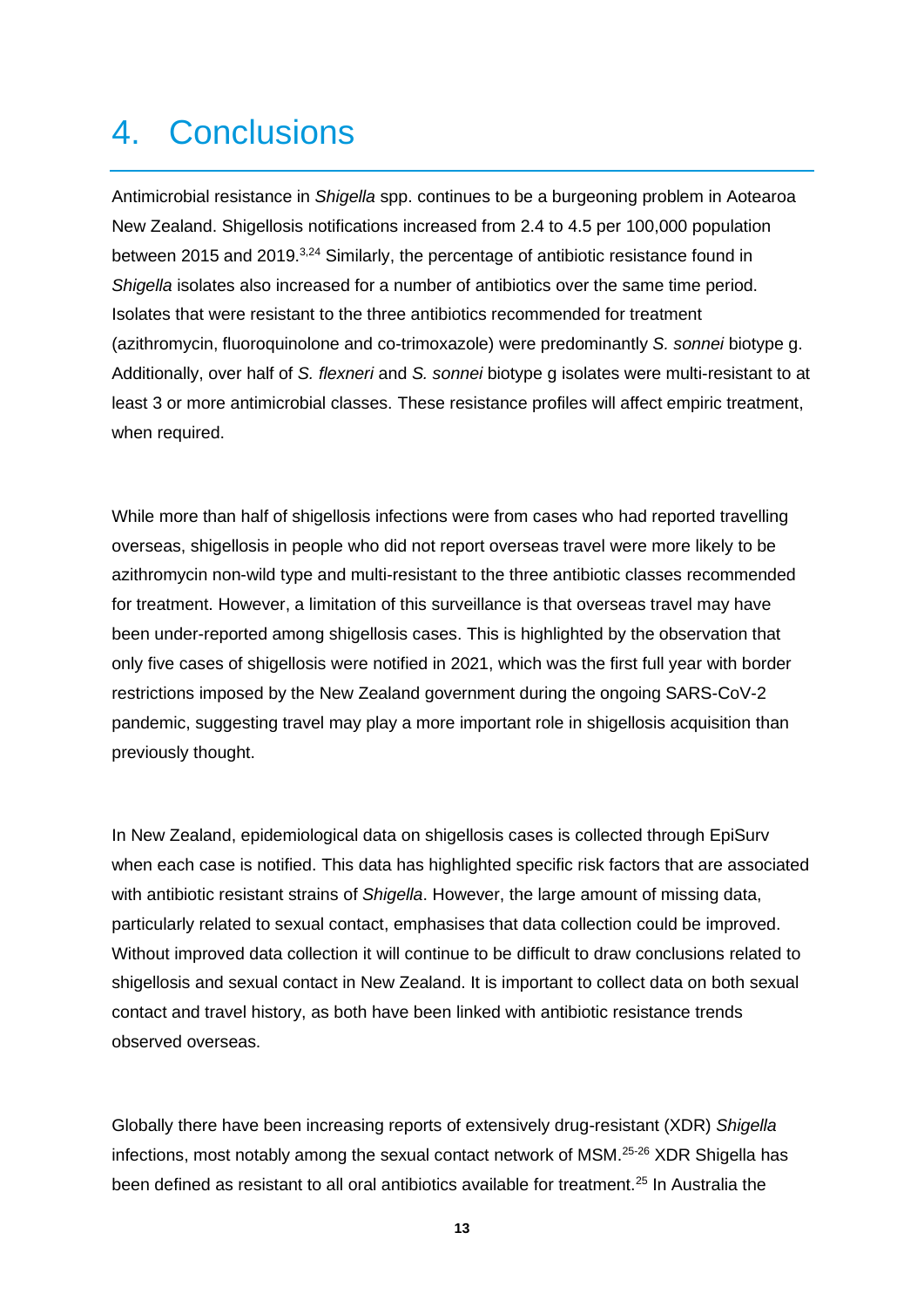increase in XDR shigellosis has been driven by a clonal lineage of *S. sonnei* which was transmitted through the MSM network.<sup>25</sup> In 2022 the UK Health Security Agency reported an outbreak of *Shigella* among MSM that was non-susceptible to the oral antibiotics (azithromycin, quinolones and sulphonamides) and also to third generation cephalosporins, aminoglycosides and tetracycline to the Early Warning and Response System.<sup>26-27</sup> Subsequently, nine EU countries reported cases which was genetically linked to the UK cluster.<sup>26</sup>

The addition of WGS to characterise *Shigella* is an invaluable tool that has the potential to recognise transmission networks and emergence of XDR *Shigella* strains, both locally and internationally, by identifying both resistance genes and clonal lineages in addition to facilitating easy comparison of data with other institutions. Future surveillance of *Shigella* in New Zealand should incorporate routine WGS analysis to provide a more comprehensive, real-time surveillance to inform and improve public health and clinical outcomes for shigellosis cases. The availability of WGS data would ensure that we monitor antibiotic resistance genes present in *Shigella* in near real time, rather than waiting for the periodic surveys that are currently used. The availability of WGS data also means that we able to compare our data with international datasets, to detect lineages associated with XDR *Shigella* if they are imported into New Zealand.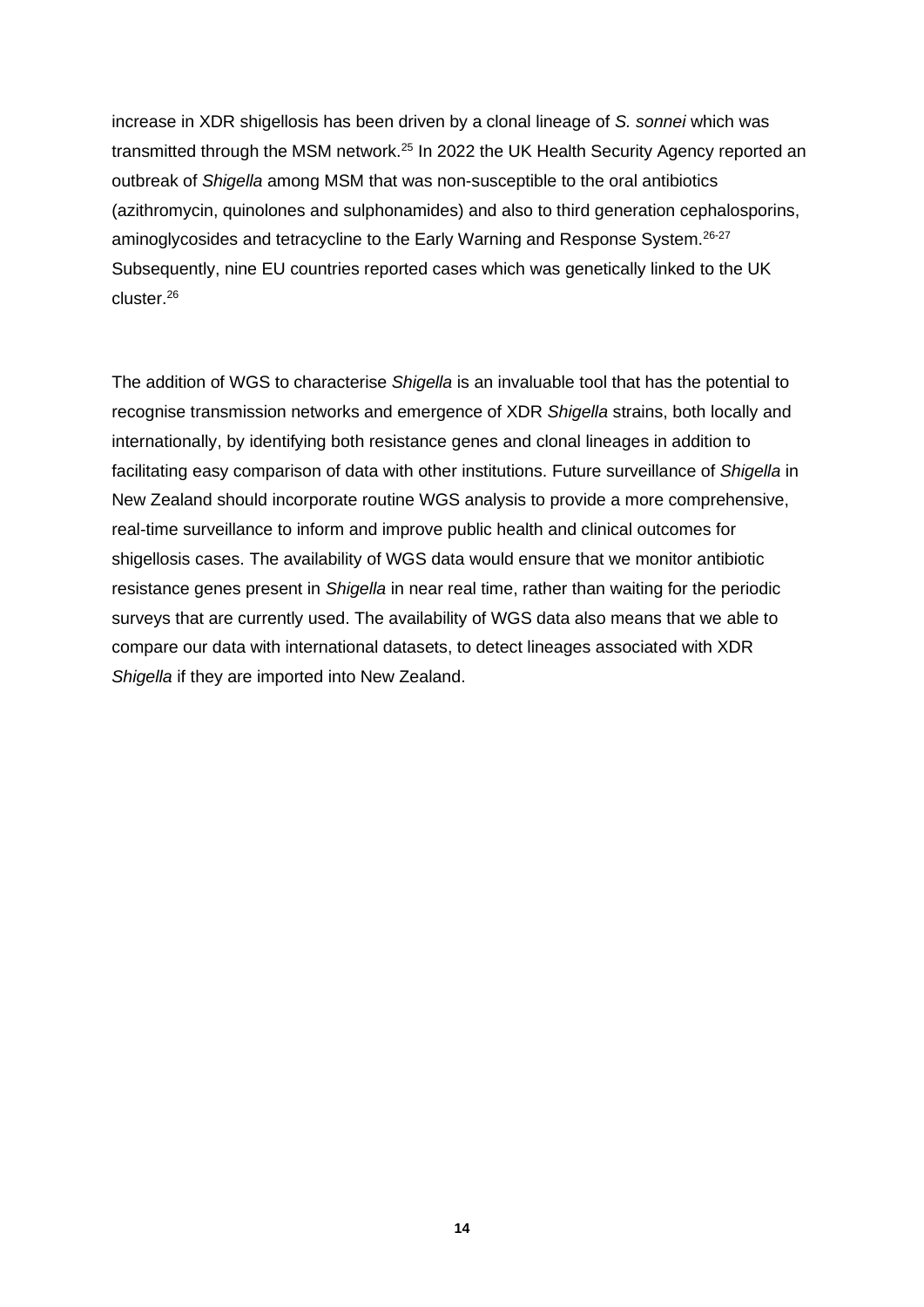#### 5. References

- 1 Kotloff KL, Riddle MS, Platts-Mills JA, Pavlinac P, Zaidi AKM. Shigellosis. Lancet. 2018 Feb 24;391(10122):801-812. doi: 10.1016/S0140-6736(17)33296-8. Epub 2017 Dec 16. PMID: 29254859.
- 2 GBD 2016 Diarrhoeal Disease Collaborators. Estimates of the global, regional, and national morbidity, mortality, and aetiologies of diarrhoea in 195 countries: a systematic analysis for the Global Burden of Disease Study 2016. Lancet Infect Dis. 2018 Nov;18(11):1211-1228. doi: 10.1016/S1473-3099(18)30362-1. Epub 2018 Sep 19. PMID: 30243583; PMCID: PMC6202444.
- 3 Epidemiology Team. 2021. Notifiable disease in New Zealand annual report 2019. A report prepared for the Ministry of Health. Client report FW21024. Available at: www.surv.esr.cri.nz
- 4 Heffernan H and Woodhouse R. 2017. Antimicrobial susceptibility of Shigella, 2015 and 2016. Available from: [https://surv.esr.cri.nz/antimicrobial/antimicrobial\\_resistance.php.](https://surv.esr.cri.nz/antimicrobial/antimicrobial_resistance.php)
- 5 Ewing WH. The genus *Shigella*. In: Edwards and Ewing's Identification of enterobacteriaceae. 4th ed. New York: Elsevier 1986:135-72
- 6 Rowe, B. *Shigella*. In: Parker MT, Duerden BI, eds. Topley & Wilson's Principles of bacteriology. Vol 2. Systematic bacteriology. 8th ed. Philadelphia: BC Decker, 1990:456-68.
- 7 Farmer JJ and Kelly MT. *Enterobacteriaceae*. In: Balows A, Hausler WJ, Herrmann KL, Isenberg HD, Shadomy HJ, eds. Manual of clinical microbiology. 5th ed. Washington D.C: American Society for Microbiology, 1991: 360-383.
- 8 Wathen-Grady HG, Britt LE, Strockbine NA, Wachsmuth IK. Characterization of *Shigella dysenteriae* Serotypes 11, 12, and 13. J Clin Microbiol 1990 28:2580-4.
- 9 Wathen-Grady HG, Davis BR, Morris GK. Addition of three new serotypes of *Shigella boydii* to the *Shigella* schema. J Clin Microbiol 1985 21:129-32.
- 10 Faruque S.M. 2012. Foodborne and Waterborne Bacterial Pathogens Epidemiology, evolution and molecular Biology. Published by Caister Academic Press.
- 11 Clinical and Laboratory Standards Institute. Performance standards for antimicrobial susceptibility testing; thirty-first informational supplement. Wayne, PA, USA: CLSI; 2021. CLSI document M100-S31.
- 12 European Committee on Antimicrobial Susceptibility Testing. Breakpoint tables for interpretation of MICs and zone diameters. Version 11.0; 2021 Jan. Available from: [http://www.eucast.org/fileadmin/src/media/PDFs/EUCAST\\_files/Breakpoint\\_tables/v\\_11.0\\_Break](http://www.eucast.org/fileadmin/src/media/PDFs/EUCAST_files/Breakpoint_tables/v_11.0_Breakpoint_table.pdf) [point\\_table.pdf.](http://www.eucast.org/fileadmin/src/media/PDFs/EUCAST_files/Breakpoint_tables/v_11.0_Breakpoint_table.pdf)
- 13 Magiorakos AP, Srinivasan A, Carey RB et al. Multidrug-resistant, extensively drug-resistant and pandrug-resistant bacteria: an international expert proposal for interim standard definitions for acquired resistance. Clin Microbiol Infect. 2012 Mar;18(3):268-81.
- 14 [Woodford N,](http://www.ncbi.nlm.nih.gov/sites/entrez?Db=pubmed&Cmd=Search&Term=%22Woodford%20N%22%5BAuthor%5D&itool=EntrezSystem2.PEntrez.Pubmed.Pubmed_ResultsPanel.Pubmed_DiscoveryPanel.Pubmed_RVAbstractPlus) Fagan EJ, [Ellington MJ.](http://www.ncbi.nlm.nih.gov/sites/entrez?Db=pubmed&Cmd=Search&Term=%22Ellington%20MJ%22%5BAuthor%5D&itool=EntrezSystem2.PEntrez.Pubmed.Pubmed_ResultsPanel.Pubmed_DiscoveryPanel.Pubmed_RVAbstractPlus) Multiplex PCR for rapid detection of genes encoding CTX-M extended-spectrum β-lactamases*.* J Antimicrob Chemother 2006; 57: 154-5.
- 15 Perez-Perez FJ, Hanson ND. Detection of plasmid-mediated AmpC beta-lactamase genes in clinical isolates by using multiplex PCR. J Clin Microbiol 2002; 40: 2153-62.
- 16 Centers for Disease Control and Prevention. CDC recommendations for diagnosing and managing *Shigella* strains with possible reduced susceptibility to ciprofloxacin. CDC Health Alert Network; 2018. CDCHAN00401. Available at [https://emergency.cdc.gov/han/han00401.asp.](https://emergency.cdc.gov/han/han00401.asp)
- 17 Antibiotic Expert Groups. Therapeutic guidelines: antibiotic. Melbourne: Therapeutics Guidelines Ltd; 2021.
- 18 Brown J, Willcox SJ, Franklin N, et al. Shigellosis: high rates of antibiotic resistance necessitate new treatment recommendations. Med J Aust 2016 204: 261-e1.
- 19 Roberts M. C. (1996). Tetracycline resistance determinants: mechanisms of action, regulation of expression, genetic mobility, and distribution. FEMS microbiology reviews, 19(1), 1–24.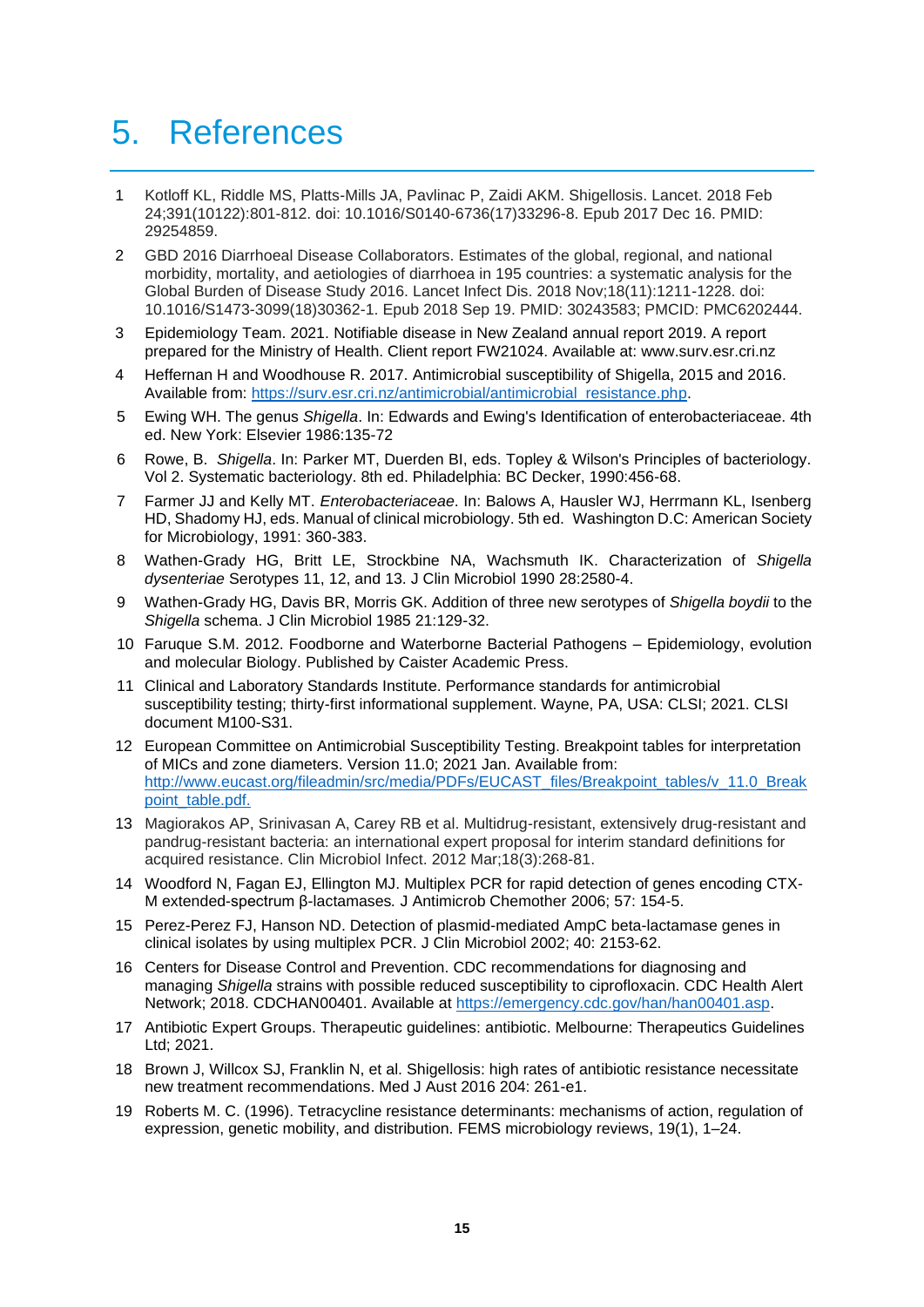- 20 Bowen A, Grass J, Bicknese A, et al. Elevated risk for antimicrobial drug-resistant *Shigella*  infection among men who have sex with men, United States, 2011-2015. Emerg Infect Dis 2016; 22: 1613-6.
- 21 Yousfi K, Gaudreau C, Pilon PA, et al. Genetic mechanisms behind the spread of reduced susceptibility to azithromycin in Shigella strains isolated from men who have sex with men in Québec, Canada. Antimicrob Agents Chemother. 2019 Feb; 63(2) e01679-18.
- 22 Mook P, McCormick J, Bains M, et al. ESBL-producing and macrolide-resistant Shigella sonnei infections among men who have sex with men, England, 2015. Emerg Infect Dis 2016; 22: 1948- 52.
- 23 Ingle DJ, Easton M, Valcanis M et al. Co-circulation of multidrug-resistant Shigella among men who have sex with men in Australia. Clin Infect Dis. 2019 Oct 15; 69(9):1535-1544.
- 24 Epidemiology Team. 2016. Notifiable disease in New Zealand annual report 2015. A report prepared for the Ministry of Health. Client report FW16017. Available at: www.surv.esr.cri.nz
- 25 Williamson D, Ingle D, Howden B. Extensively drug-resistant shigellosis in Australia among men who have sex with men. N Engl J Med. 2019 Dec 19;381(25):2477-2479. doi: 10.1056/NEJMc1910648. PMID: 31851807.
- 26 European Centre for Disease Prevention and Control. Increase in extensively-drug resistant *Shigella sonnei* infections in men who have sex with men in the EU/EEA and the UK – 23 February 2022. ECDC: Stockholm; 2022.
- 27 UK Health Security Agency. Press release: Rise in extremely drug-resistant Shigella in gay and bisexual men. [Cited 2022 Mar 19]. 2022. Available from: https https://www.gov.uk/government/news/rise-in-extremely-drug-resistant-shigella-in-gay-andbisexual-men.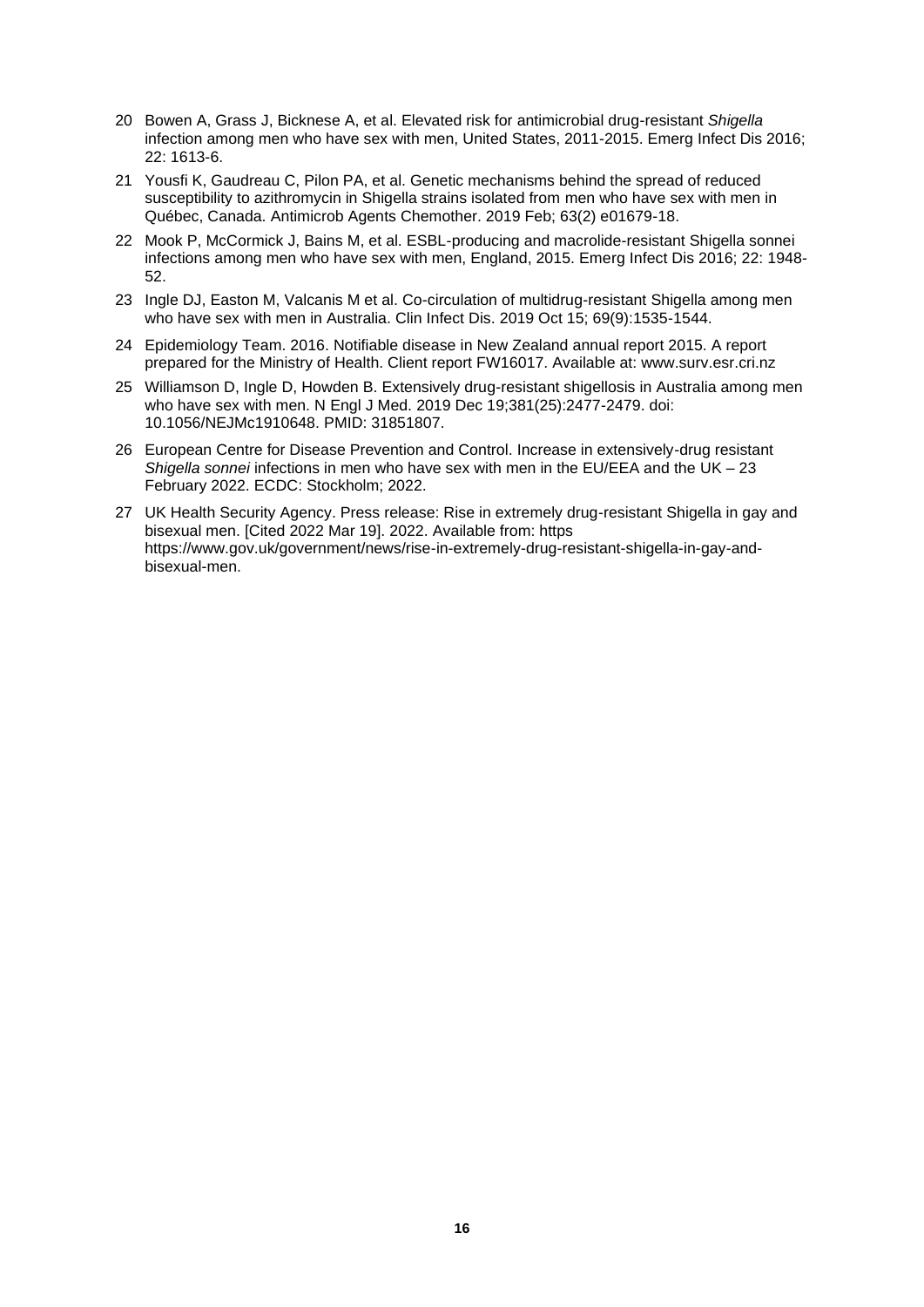### 6. Appendix

|                              | <b>Percent susceptible</b> |                         |                      |                              |                                       |                             |
|------------------------------|----------------------------|-------------------------|----------------------|------------------------------|---------------------------------------|-----------------------------|
| Antimicrobial                | S. sonnei<br>$n = 103$     | S. flexneri<br>$n = 82$ | S. boydii<br>$n = 3$ | S.<br>dysenteriae<br>$n = 3$ | <b>Shigella</b><br>species<br>$n = 1$ | All<br>species<br>$n = 192$ |
| Ampicillin                   | 60.2                       | 30.5                    | 66.7                 | 0.0                          | 0.0                                   | 46.4                        |
| Azithromycin <sup>a</sup>    | 70.9                       | 93.9                    | 100.0                | 66.7                         | 100.0                                 | 81.3                        |
| Ceftriaxone                  | 86.4                       | 95.1                    | 100.0                | 66.7                         | 0.0                                   | 89.6                        |
| Chloramphenicol              | 95.2                       | 51.2                    | 100.0                | 33.3                         | 100.0                                 | 75.5                        |
| Co-trimoxazole               | 34.0                       | 50.0                    | 33.3                 | 33.3                         | 100.0                                 | 41.2                        |
| Fluoroquinolonesb,c          | 64.1                       | 67.1                    | 66.7                 | 33.3                         | 0.0                                   | 64.6                        |
| - Ciprofloxacin <sup>c</sup> | 65.1                       | 69.5                    | 66.7                 | 33.3                         | 0.0                                   | 66.2                        |
| - Norfloxacin <sup>d</sup>   | 64.1                       | 67.1                    | 66.7                 | 33.3                         | 0.0                                   | 64.6                        |
| Gentamicin                   | 100.0                      | 100.0                   | 100.0                | 100.0                        | 100.0                                 | 100.0                       |
| Meropenem                    | 100.0                      | 100.0                   | 100.0                | 100.0                        | 100.0                                 | 100.0                       |
| Tetracycline                 | 59.2                       | 56.1                    | 66.7                 | 0.0                          | 0.0                                   | 56.8                        |

#### <span id="page-18-0"></span>**Table A6: Antimicrobial susceptibility among Shigella isolated in New Zealand, 2019**

a Azithromycin susceptibility defined as isolates with an MIC ≤16 mg/L.

b Fluoroquinolone susceptibilities includes all isolates that were norfloxacin- and ciprofloxacin-susceptible.

c Three ciprofloxacin susceptible isolates were norfloxacin resistant

d The EUCAST clinical breakpoints were used to interpret the norfloxacin MICs, however, these breakpoints are specifically for uncomplicated urinary tract infections.